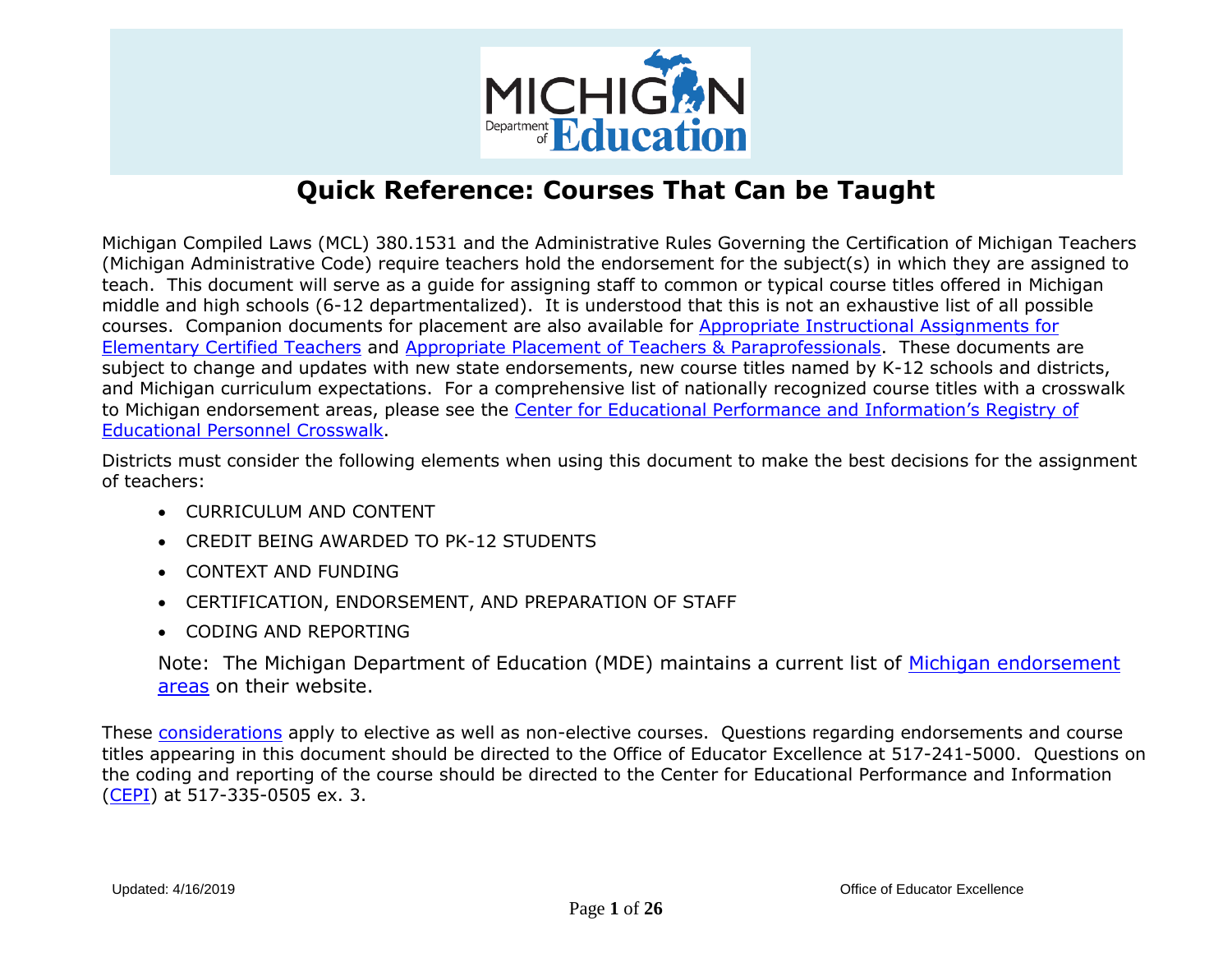

| <b>Endorsement</b>        | Code |                                                                                                | <b>Courses That Can Be Taught by Holders of Each Endorsement</b>               | <b>Notes</b>                                                                                                                                                                                                                                                                                                                                                                                                                                                                                                                                                                                                                                                                                                                                   |
|---------------------------|------|------------------------------------------------------------------------------------------------|--------------------------------------------------------------------------------|------------------------------------------------------------------------------------------------------------------------------------------------------------------------------------------------------------------------------------------------------------------------------------------------------------------------------------------------------------------------------------------------------------------------------------------------------------------------------------------------------------------------------------------------------------------------------------------------------------------------------------------------------------------------------------------------------------------------------------------------|
| <b>Communication Arts</b> | AX   | Speech<br>Debate<br>News/broadcasting<br>Communications<br>Public speaking<br><b>Forensics</b> | Oral interpretation<br>Media*<br>Journalism*<br>Yearbook*<br>School newspaper* | The AX endorsement was<br>discontinued beginning the 2017-<br>2018 school year. The AX<br>endorsement will not be removed<br>from teaching certificates and<br>teachers with the AX endorsement<br>can still be assigned to teach these<br>courses.<br>*When the Journalism endorsement<br>was discontinued beginning the 2017-<br>2018 school year, a specific<br>endorsement will not be required to<br>teach journalism. The Journalism<br>(BC) endorsement will not be<br>removed from teaching certificates.<br>School districts may assign any<br>teacher to a journalism course who<br>provides evidence of content<br>knowledge and skills along with<br>holding an endorsement for the grade<br>level at which the course is offered. |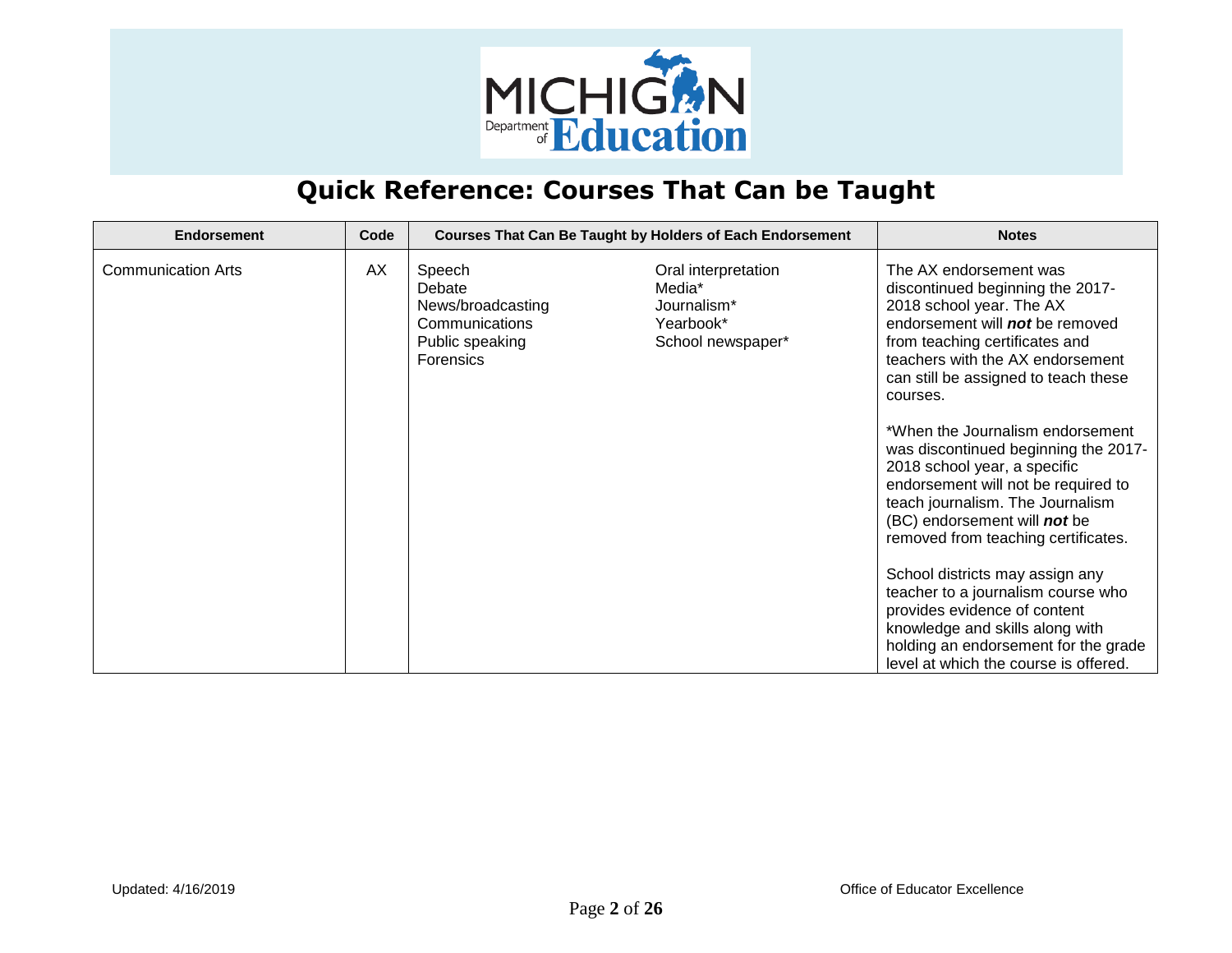

| <b>Endorsement</b> | Code |                                                          | <b>Courses That Can Be Taught by Holders of Each Endorsement</b>   | <b>Notes</b>                                                                                                                                                                                                                                                                                                                                                                                                                                                                                                                                            |
|--------------------|------|----------------------------------------------------------|--------------------------------------------------------------------|---------------------------------------------------------------------------------------------------------------------------------------------------------------------------------------------------------------------------------------------------------------------------------------------------------------------------------------------------------------------------------------------------------------------------------------------------------------------------------------------------------------------------------------------------------|
| Language Arts      | BX   | <b>Language Arts</b><br>English<br>Speech<br>Journalism* | Literature<br>Reading<br>Writing<br>Yearbook*<br>School newspaper* | A BX on an elementary certificate is<br>authorized for these courses, at<br>grades 6-8. Additional information:<br><b>Appropriate Instructional Assignments</b><br>for Elementary Certified Teachers                                                                                                                                                                                                                                                                                                                                                    |
|                    |      |                                                          |                                                                    | A BX on a secondary certificate is<br>authorized for these courses, at<br>grades 6-12.                                                                                                                                                                                                                                                                                                                                                                                                                                                                  |
|                    |      |                                                          |                                                                    | *When the Journalism endorsement<br>was discontinued beginning the 2017-<br>2018 school year, a specific<br>endorsement will not be required to<br>teach journalism. School districts may<br>assign any teacher to a journalism<br>course who provides evidence of<br>content knowledge and skills along<br>with holding an endorsement for the<br>grade level at which the course is<br>offered. The Journalism (BC)<br>endorsement will not be removed<br>from teaching certificates.<br>Additional information: Reading<br><b>Course Assignments</b> |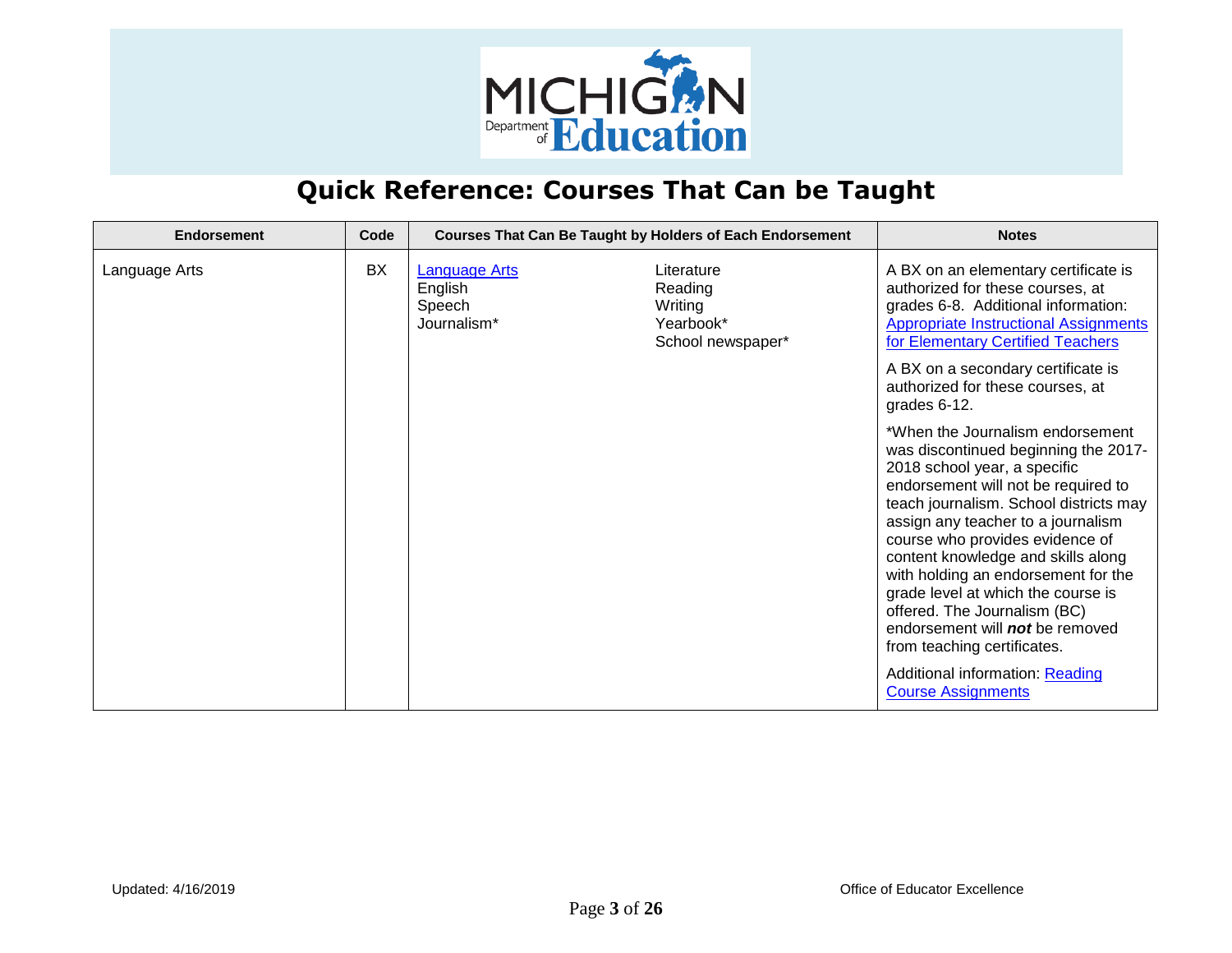

| <b>Endorsement</b> | Code      | Courses That Can Be Taught by Holders of Each Endorsement                                     |                                                                                                                                    | <b>Notes</b>                                                                                                                                                                                                                                                                                                                                                                                                                                                                                                                                                                                                                                               |
|--------------------|-----------|-----------------------------------------------------------------------------------------------|------------------------------------------------------------------------------------------------------------------------------------|------------------------------------------------------------------------------------------------------------------------------------------------------------------------------------------------------------------------------------------------------------------------------------------------------------------------------------------------------------------------------------------------------------------------------------------------------------------------------------------------------------------------------------------------------------------------------------------------------------------------------------------------------------|
| English            | BA        | English<br>Language Arts*<br>Grammar<br>Writing<br>Poetry<br>Literature<br><b>Great Books</b> | Shakespeare<br>Drama (Study of literature)<br>Business Writing (offered for<br>English credit)<br>School Newspaper**<br>Yearbook** | *The English (BA) teacher may teach<br>a course called "Language Arts" at<br>the 6-8 grade level only; they are not<br>prepared to teach reading in isolation.<br>**When the Journalism endorsement<br>was discontinued beginning the 2017-<br>2018 school year, a specific<br>endorsement will not be required to<br>teach journalism. School districts may<br>assign any teacher to a journalism<br>course who provides evidence of<br>content knowledge and skills along<br>with holding an endorsement for the<br>grade level at which the course is<br>offered. The Journalism (BC)<br>endorsement will not be removed<br>from teaching certificates. |
| Journalism         | <b>BC</b> | Journalism<br>Yearbook<br>Media                                                               | School newspaper<br>Broadcast/Video Production<br>Web Publishing                                                                   | The BC endorsement was<br>discontinued beginning the 2017-<br>2018 school year and will no longer<br>be required to teach these courses.<br>The BC endorsement will not be<br>removed from teaching certificates.<br>School districts may assign any<br>teacher to a journalism course who<br>provides evidence of content<br>knowledge and skills along with<br>holding an endorsement for the grade<br>level at which the course is offered.                                                                                                                                                                                                             |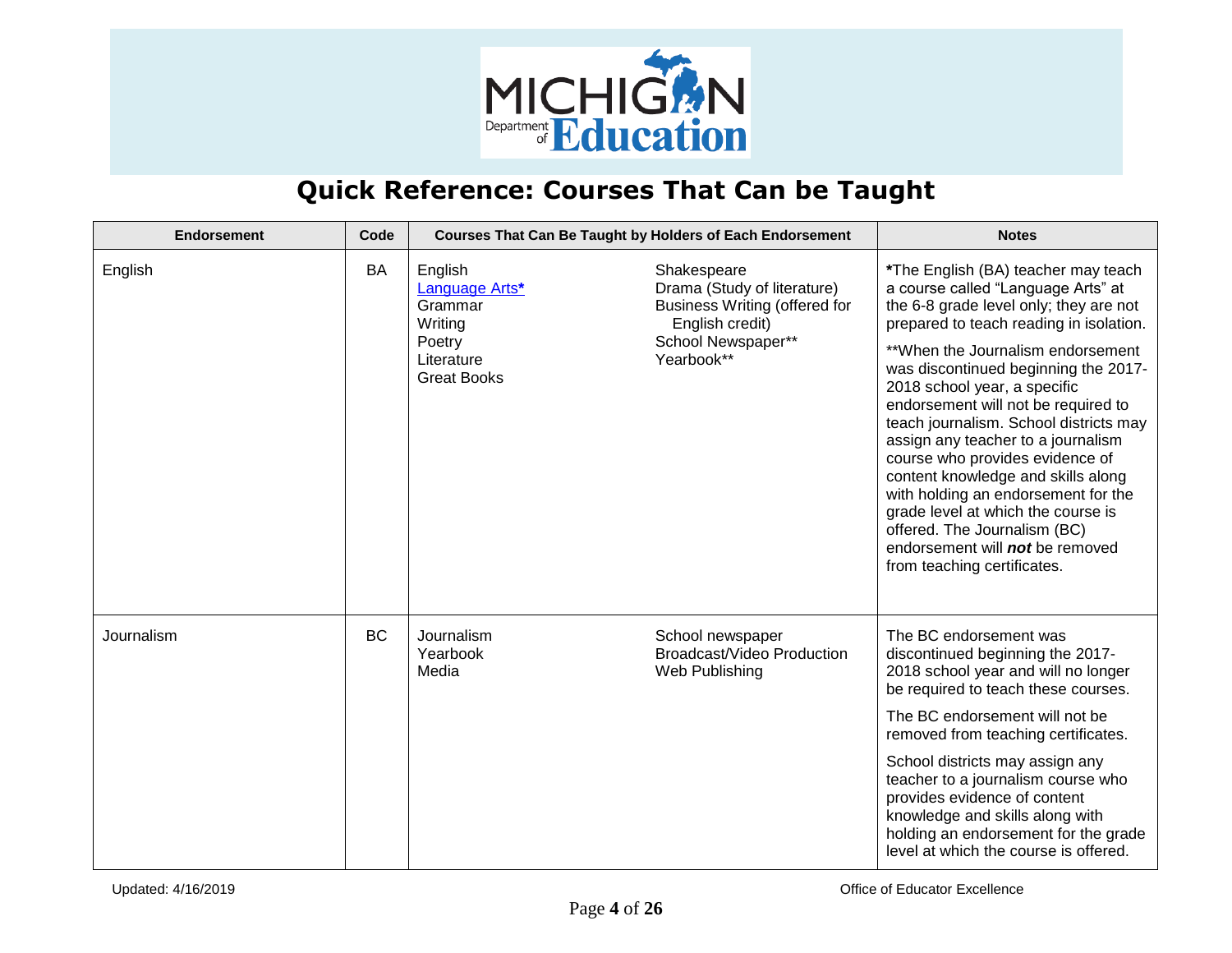

| <b>Endorsement</b>        | Code      |                                                                                | <b>Courses That Can Be Taught by Holders of Each Endorsement</b>           | <b>Notes</b>                                                                                                                                                                                                                                                                                                                                                                                                       |
|---------------------------|-----------|--------------------------------------------------------------------------------|----------------------------------------------------------------------------|--------------------------------------------------------------------------------------------------------------------------------------------------------------------------------------------------------------------------------------------------------------------------------------------------------------------------------------------------------------------------------------------------------------------|
| Speech                    | <b>BD</b> | Speech<br>Debate<br>News/broadcasting<br>Public speaking                       | Oral interpretation<br>Theatre/Performance*<br>Forensics<br>Communications | *A specific endorsement is not<br>needed to teach a course called<br>"Theatre/Performance." School<br>districts may assign any teacher to a<br>Theatre/Performance course who<br>provides evidence of content<br>knowledge and skills along with<br>holding an endorsement for the grade<br>level at which the course is offered.<br>*Theatre/Performance is NO<br>LONGER considered an NCLB core<br>subject area. |
| <b>Reading Specialist</b> | <b>BR</b> | Reading<br>Title I Reading<br>Developmental/Remedial Reading<br>Language Arts* |                                                                            | *The Reading Specialist (BR) teacher<br>may teach a course called "Language<br>Arts" at the K-12 level; they are not<br>prepared to teach English in isolation.<br>BR teachers hold a degree in reading.<br>Additional information: Reading<br><b>Course Assignments</b>                                                                                                                                           |
| Reading                   | <b>BT</b> | Reading<br><b>Title I Reading</b><br>Developmental/Remedial Reading            |                                                                            | Additional information: Reading<br><b>Course Assignments</b>                                                                                                                                                                                                                                                                                                                                                       |
| <b>Social Studies</b>     | <b>RX</b> | <b>Social Studies</b><br><b>Current Events</b><br><b>Global Studies</b>        | Economics+<br>Geography+<br>History+<br><b>Political Science+</b>          | +Including all courses listed under<br>each individual endorsement.<br><b>Additional information: Social Studies</b><br><b>Courses</b>                                                                                                                                                                                                                                                                             |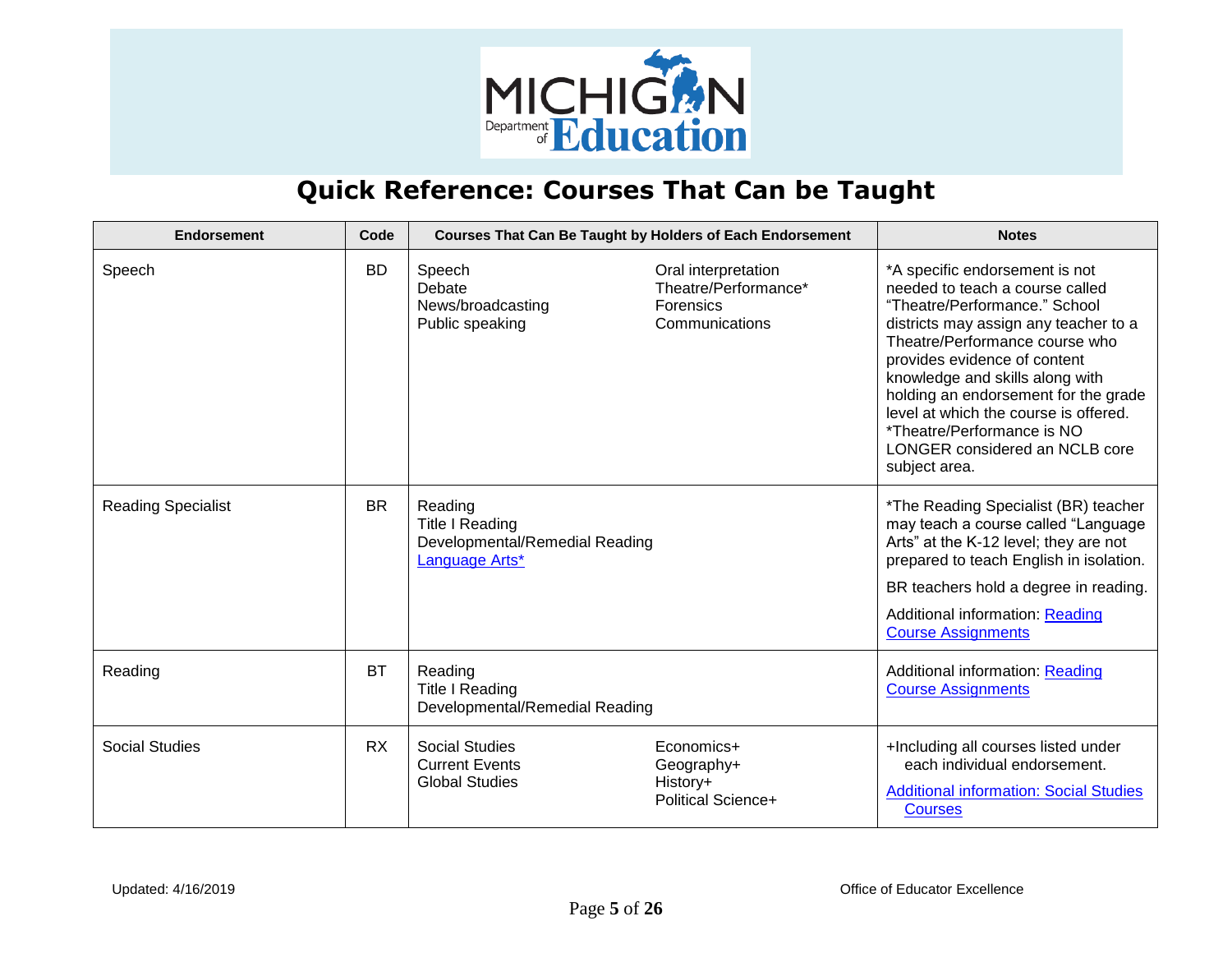

| Endorsement    | Code      |                                                                                                                                                                                 | <b>Courses That Can Be Taught by Holders of Each Endorsement</b>                                                                | <b>Notes</b>                                                                                                                                                                                                                                                                                            |
|----------------|-----------|---------------------------------------------------------------------------------------------------------------------------------------------------------------------------------|---------------------------------------------------------------------------------------------------------------------------------|---------------------------------------------------------------------------------------------------------------------------------------------------------------------------------------------------------------------------------------------------------------------------------------------------------|
| Social Science | <b>CX</b> | Social Science<br>Social Studies<br><b>Current Events</b><br><b>Global Studies</b><br>Psychology<br>Sociology<br>Anthropology<br>Cultural Studies+<br><b>Behavioral Studies</b> | Economics+<br>Geography+<br>History+<br><b>Political Science+</b>                                                               | The CX endorsement has been<br>discontinued. The CX endorsement<br>was not removed from teaching<br>certificates and is still valid for these<br>assignments.<br>+Including all courses listed under<br>each individual endorsement.<br><b>Additional information: Social Studies</b><br><b>Courses</b> |
| Economics      | CA        | Economics<br><b>Financial Literacy</b><br><b>Personal Finance</b>                                                                                                               |                                                                                                                                 | <b>Additional information: Social Studies</b><br><b>Courses</b>                                                                                                                                                                                                                                         |
| Geography      | CB        | Geography<br>Global Geography<br>Michigan Geography<br>U.S. Geography<br>Global Issues<br>The Global Village                                                                    | Western Hemisphere<br>Eastern Hemisphere<br><b>World Regions</b><br>World History and Geography*<br>U.S. History and Geography* | *Teachers completing programs prior<br>to June 2009 must illustrate to the<br>district that they have the skills<br>needed in content knowledge and<br>pedagogy to teach integrated history<br>and geography courses.<br><b>Additional information: Social Studies</b><br><b>Courses</b>                |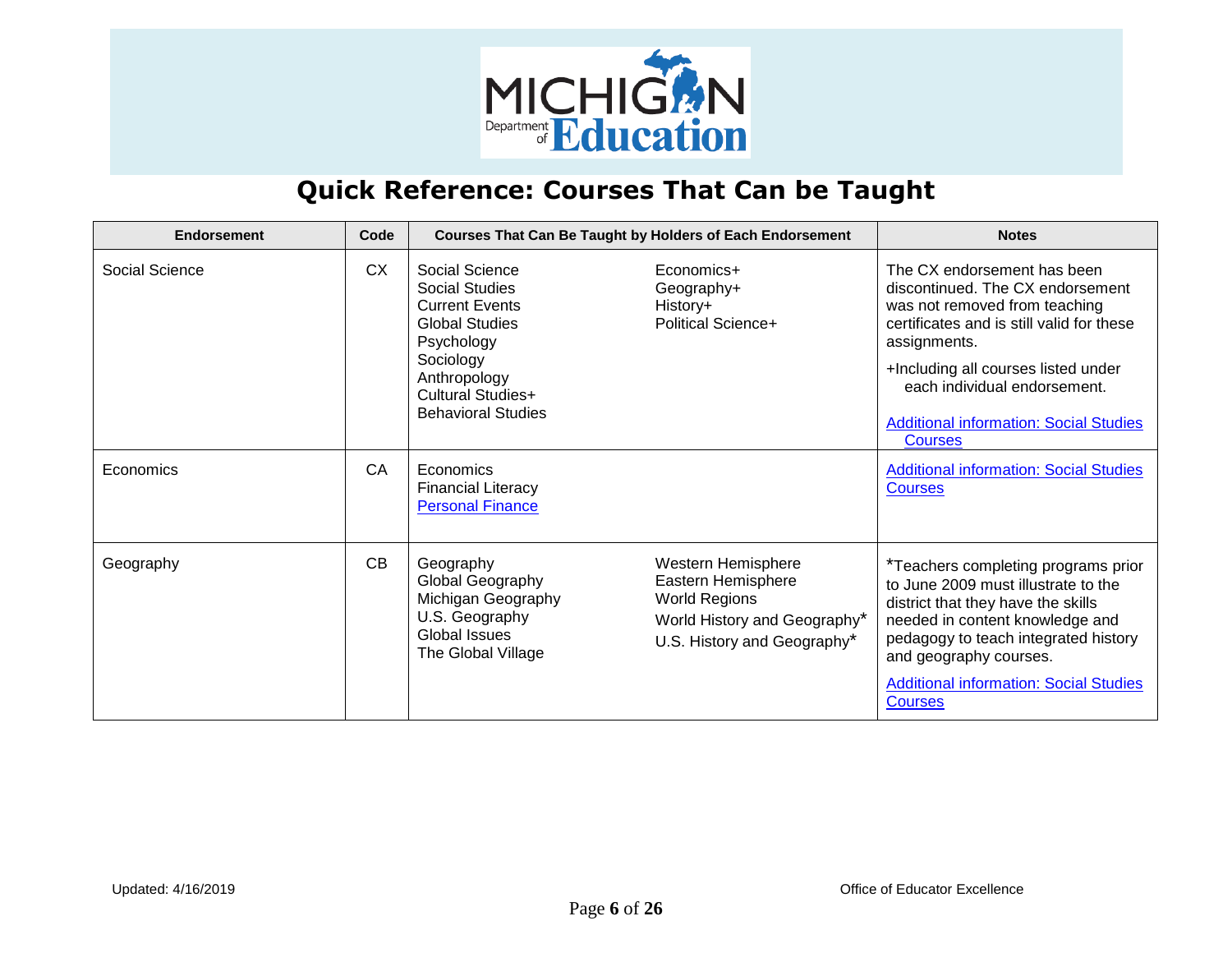

| <b>Endorsement</b>       | Code      |                                                                                                                | Courses That Can Be Taught by Holders of Each Endorsement       | <b>Notes</b>                                                                                                                                                                                                                                                                             |
|--------------------------|-----------|----------------------------------------------------------------------------------------------------------------|-----------------------------------------------------------------|------------------------------------------------------------------------------------------------------------------------------------------------------------------------------------------------------------------------------------------------------------------------------------------|
| History                  | CC        | History<br>Michigan History<br>European History<br>U.S. History and Geography*<br>World History and Geography* |                                                                 | *Teachers completing programs prior<br>to June 2009 must illustrate to the<br>district that they have the skills<br>needed in content knowledge and<br>pedagogy to teach integrated history<br>and geography courses.<br><b>Additional information: Social Studies</b><br><b>Courses</b> |
| <b>Political Science</b> | <b>CD</b> | <b>Political Science</b><br>American Government<br><b>American Problems</b>                                    | Government<br><b>Civics</b><br><b>Contemporary World Issues</b> | <b>Additional information: Social Studies</b><br><b>Courses</b>                                                                                                                                                                                                                          |
| Psychology               | <b>CE</b> | Psychology                                                                                                     |                                                                 |                                                                                                                                                                                                                                                                                          |
| Sociology                | <b>CF</b> | Sociology                                                                                                      |                                                                 | The CF endorsement was<br>discontinued beginning the 2017-<br>2018 school year and will no longer<br>be required to teach Sociology.<br>The CF endorsement will not be<br>removed from teaching certificates.                                                                            |
|                          |           |                                                                                                                |                                                                 | School districts may assign any<br>teacher to a Sociology course who<br>provides evidence of content<br>knowledge and skills along with<br>holding an endorsement for the<br>grade level at which the course is<br>offered.                                                              |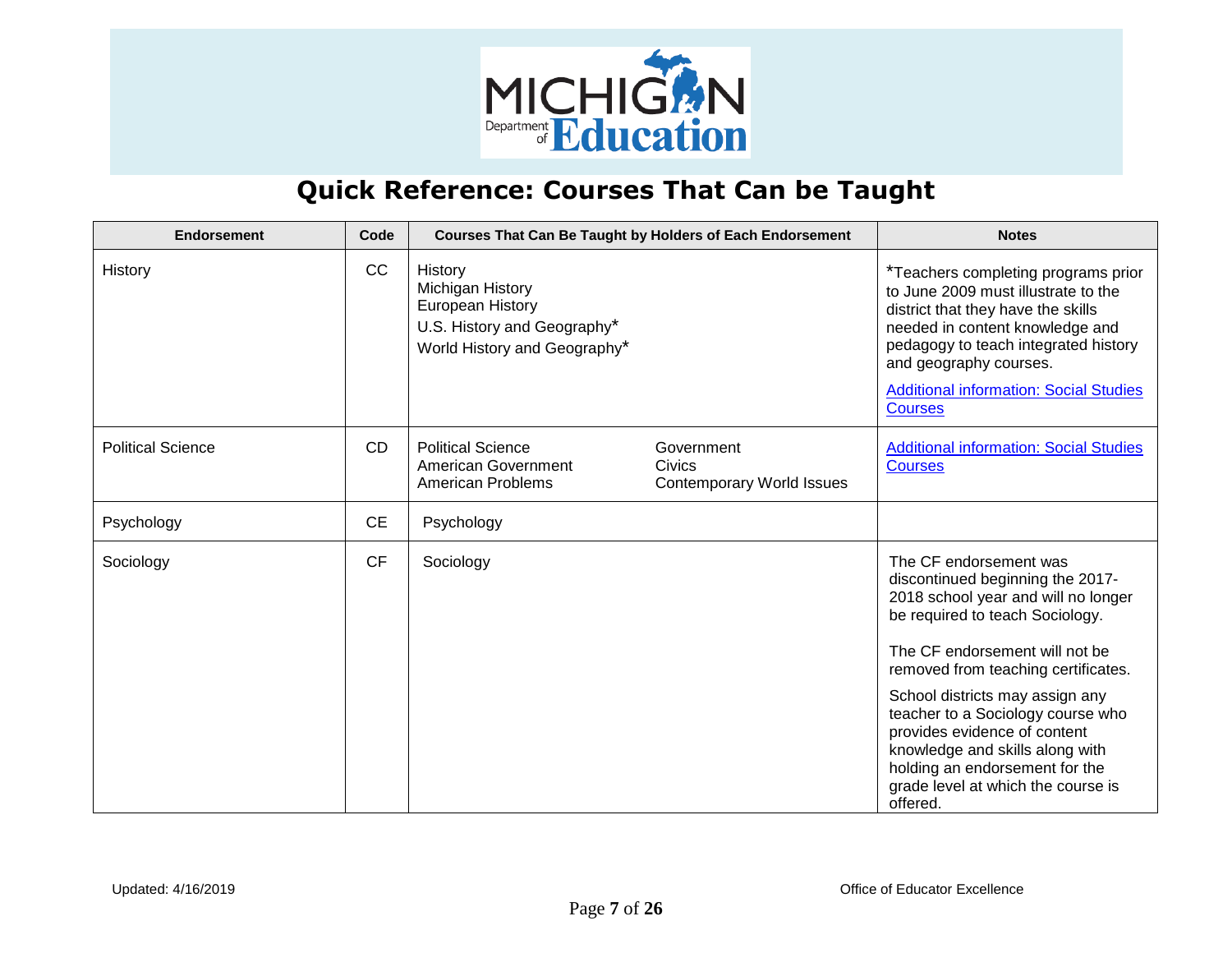

| <b>Endorsement</b>      | Code      | <b>Courses That Can Be Taught by Holders of Each Endorsement</b> | <b>Notes</b>                                                                                                                                                                                                                       |
|-------------------------|-----------|------------------------------------------------------------------|------------------------------------------------------------------------------------------------------------------------------------------------------------------------------------------------------------------------------------|
| Anthropology            | <b>CH</b> | Anthropology                                                     | The CH is no longer required to<br>teach Anthropology.                                                                                                                                                                             |
|                         |           |                                                                  | The CH endorsement will not be<br>removed from teaching certificates.                                                                                                                                                              |
|                         |           |                                                                  | School districts may assign any<br>teacher to an Anthropology course<br>who provides evidence of content<br>knowledge and skills along with<br>holding an endorsement for the<br>grade level at which the course is<br>offered.    |
| <b>Cultural Studies</b> | <b>CL</b> | <b>Cultural Studies</b><br><b>Cultural Anthropology</b>          | The CL is no longer required to<br>teach these courses.                                                                                                                                                                            |
|                         |           | Modern Popular Culture                                           | The CL endorsement will not be<br>removed from teaching certificates.                                                                                                                                                              |
|                         |           |                                                                  | School districts may assign any<br>teacher to a Cultural Studies course<br>who provides evidence of content<br>knowledge and skills along with<br>holding an endorsement for the<br>grade level at which the course is<br>offered. |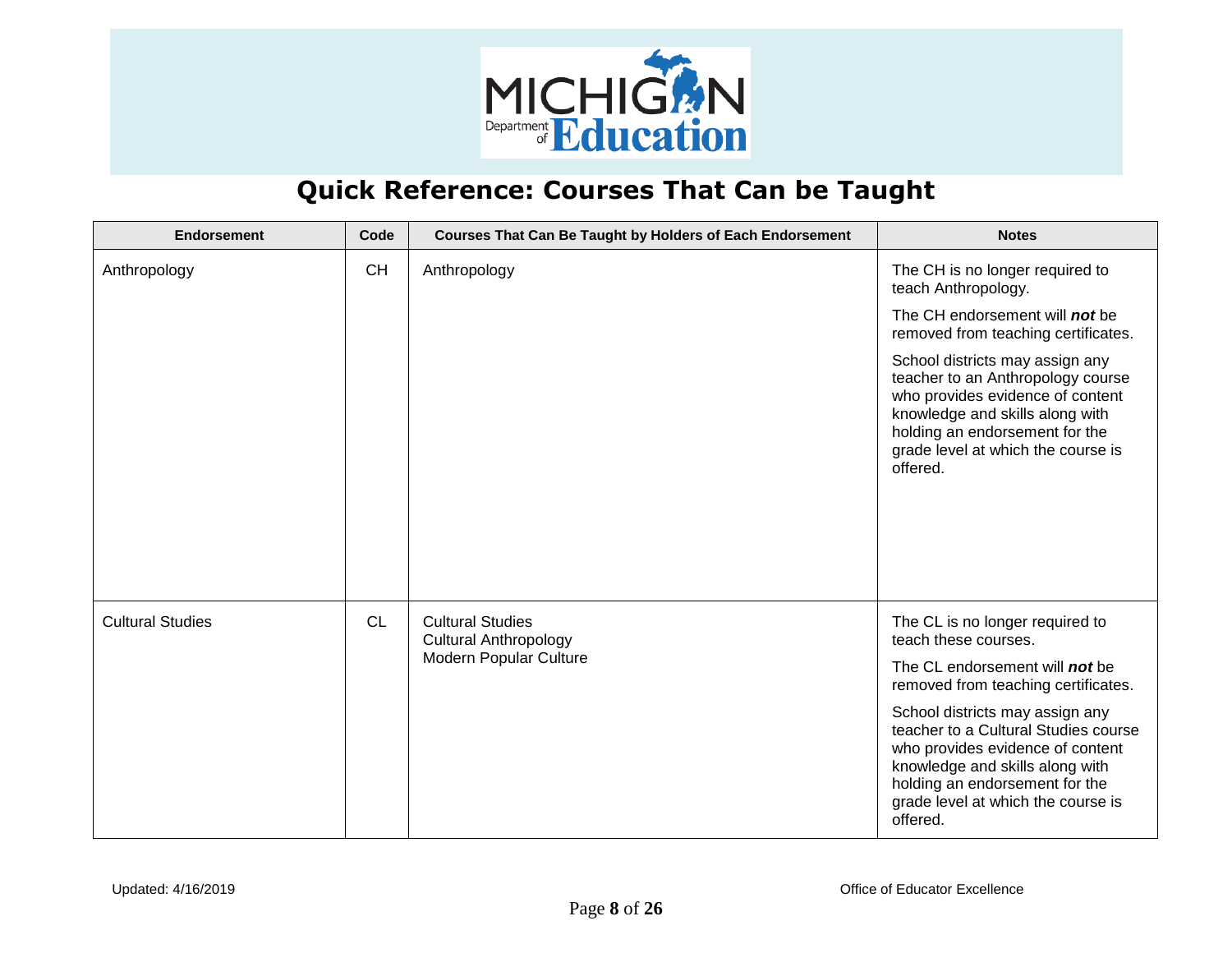

| <b>Endorsement</b>        | Code      |                                                                | <b>Courses That Can Be Taught by Holders of Each Endorsement</b>                | <b>Notes</b>                                                                                                                                                                                                                                                                                                           |
|---------------------------|-----------|----------------------------------------------------------------|---------------------------------------------------------------------------------|------------------------------------------------------------------------------------------------------------------------------------------------------------------------------------------------------------------------------------------------------------------------------------------------------------------------|
| <b>Behavioral Studies</b> | <b>CM</b> | <b>Behavioral Studies</b>                                      |                                                                                 | The CM is no longer required to<br>teach Behavioral Studies.                                                                                                                                                                                                                                                           |
|                           |           |                                                                |                                                                                 | The CM endorsement will not be<br>removed from teaching certificates.                                                                                                                                                                                                                                                  |
|                           |           |                                                                |                                                                                 | School districts may assign any<br>teacher to a Behavioral Studies<br>course who provides evidence of<br>content knowledge and skills along<br>with holding an endorsement for the<br>grade level at which the course is<br>offered.                                                                                   |
| Science                   | <b>DX</b> | <b>General Science</b><br>Science<br>Biology+<br>Chemistry+    | Physics+<br>Earth/Space Science+<br>Physical Science+                           | +Including all courses listed under<br>each individual endorsement.<br>The DX endorsement was<br>transitioned into the Integrated<br>Science (DI) endorsement after the<br>2003-2004 school year. Both<br>endorsements can be assigned<br>interchangeably.<br><b>Additional information: Science</b><br><b>Courses</b> |
| <b>Integrated Science</b> | DI        | <b>Integrated Science</b><br><b>General Science</b><br>Science | Biology+<br>Chemistry+<br>Physics+<br>Earth/Space Science+<br>Physical Science+ | +Including all courses listed under<br>each individual endorsement.<br><b>Additional information: Science</b><br><b>Courses</b>                                                                                                                                                                                        |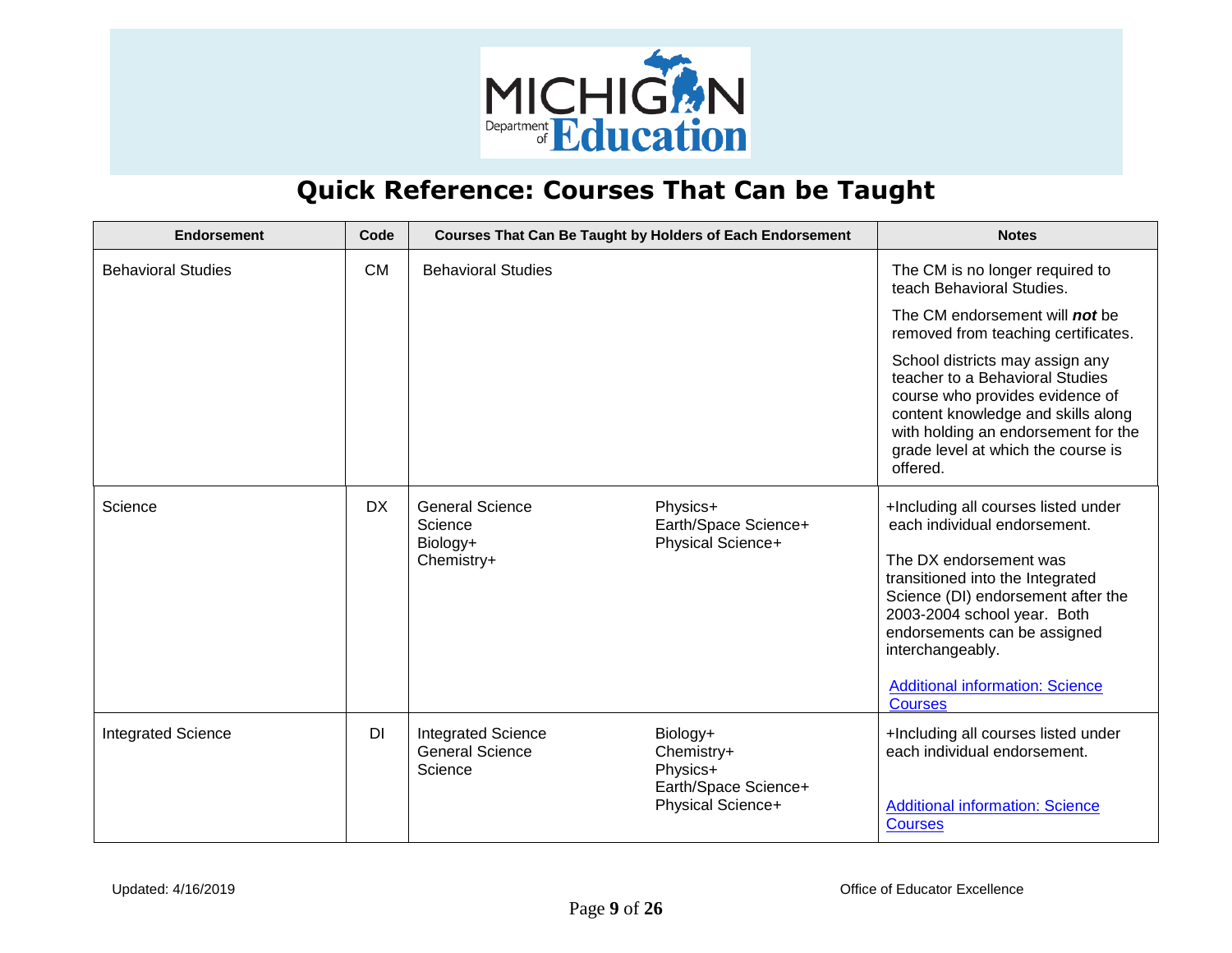

| <b>Endorsement</b> | Code      | <b>Courses That Can Be Taught by Holders of Each Endorsement</b>                                           |                                                                                     | <b>Notes</b>                                                                                                                                                                                                                                                                                                                   |
|--------------------|-----------|------------------------------------------------------------------------------------------------------------|-------------------------------------------------------------------------------------|--------------------------------------------------------------------------------------------------------------------------------------------------------------------------------------------------------------------------------------------------------------------------------------------------------------------------------|
| Biology            | DA        | Biology<br>Ecology<br>Botany<br>Zoology<br>Human Anatomy and<br>Physiology<br><b>Environmental Science</b> | Life Science<br>Biochemistry<br>Genetics<br>Microbiology<br><b>Forensic Science</b> | <b>Additional information: Science</b><br><b>Courses</b>                                                                                                                                                                                                                                                                       |
| Chemistry          | <b>DC</b> | Chemistry<br>Organic chemistry<br>Biochemistry<br><b>Forensic Science</b>                                  |                                                                                     | Teachers holding the Chemistry (DC)<br>endorsement alone and having taught<br>in physical science classrooms prior<br>to conclusion of the 2011-2012<br>academic year may continue to be<br>assigned to physical science<br>classrooms. (Vaughn 6-14-2012<br>Memo)<br><b>Additional information: Science</b><br><b>Courses</b> |
| Physics            | DE        | Physics<br>Astronomy                                                                                       |                                                                                     | Teachers holding the Physics (DE)<br>endorsement alone and having taught<br>in physical science classrooms prior<br>to conclusion of the 2011-2012<br>academic year may continue to be<br>assigned to physical science<br>classrooms. (Vaughn 6-14-2012<br>Memo)<br><b>Additional information: Science</b><br><b>Courses</b>   |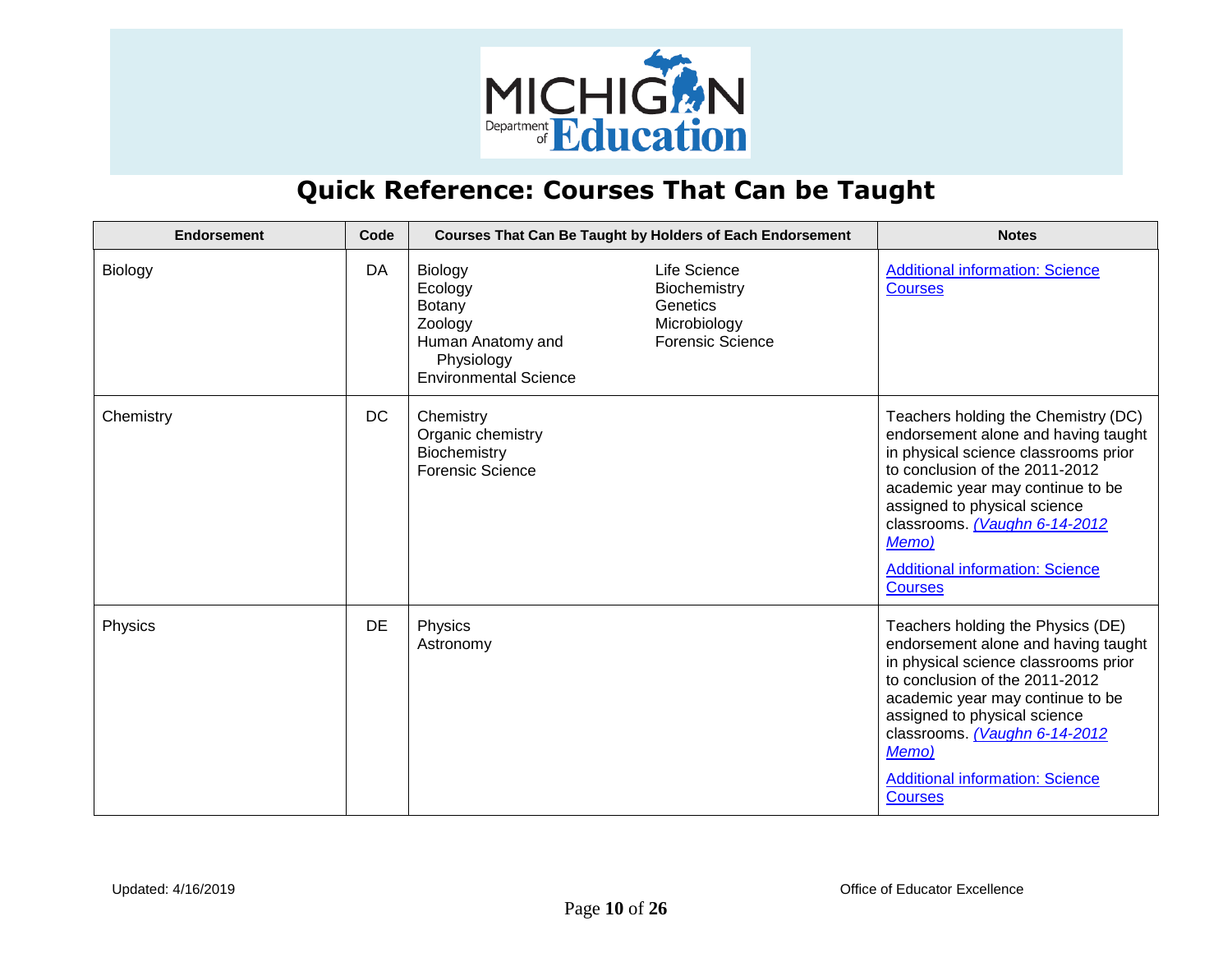

| <b>Endorsement</b>      | Code |                                                                                         | <b>Courses That Can Be Taught by Holders of Each Endorsement</b>                                              | <b>Notes</b>                                             |
|-------------------------|------|-----------------------------------------------------------------------------------------|---------------------------------------------------------------------------------------------------------------|----------------------------------------------------------|
| Earth/Space Science     | DH   | Earth/Space Science<br>Astronomy<br>Geology<br>Limnology                                | Meteorology<br>Mineralogy<br>Oceanography<br>Weather<br><b>Environmental Science</b>                          | <b>Additional information: Science</b><br><b>Courses</b> |
| <b>Physical Science</b> | DP.  | <b>Physical Science</b><br>Physics<br>Chemistry                                         |                                                                                                               | <b>Additional information: Science</b><br><b>Courses</b> |
| <b>Mathematics</b>      | EX   | <b>Mathematics</b><br>Arithmetic<br>Number Theory<br>Pre-algebra<br>Algebra<br>Geometry | Calculus<br><b>Statistics</b><br>College Algebra<br>Trigonometry<br>Solid Geometry<br><b>Personal Finance</b> |                                                          |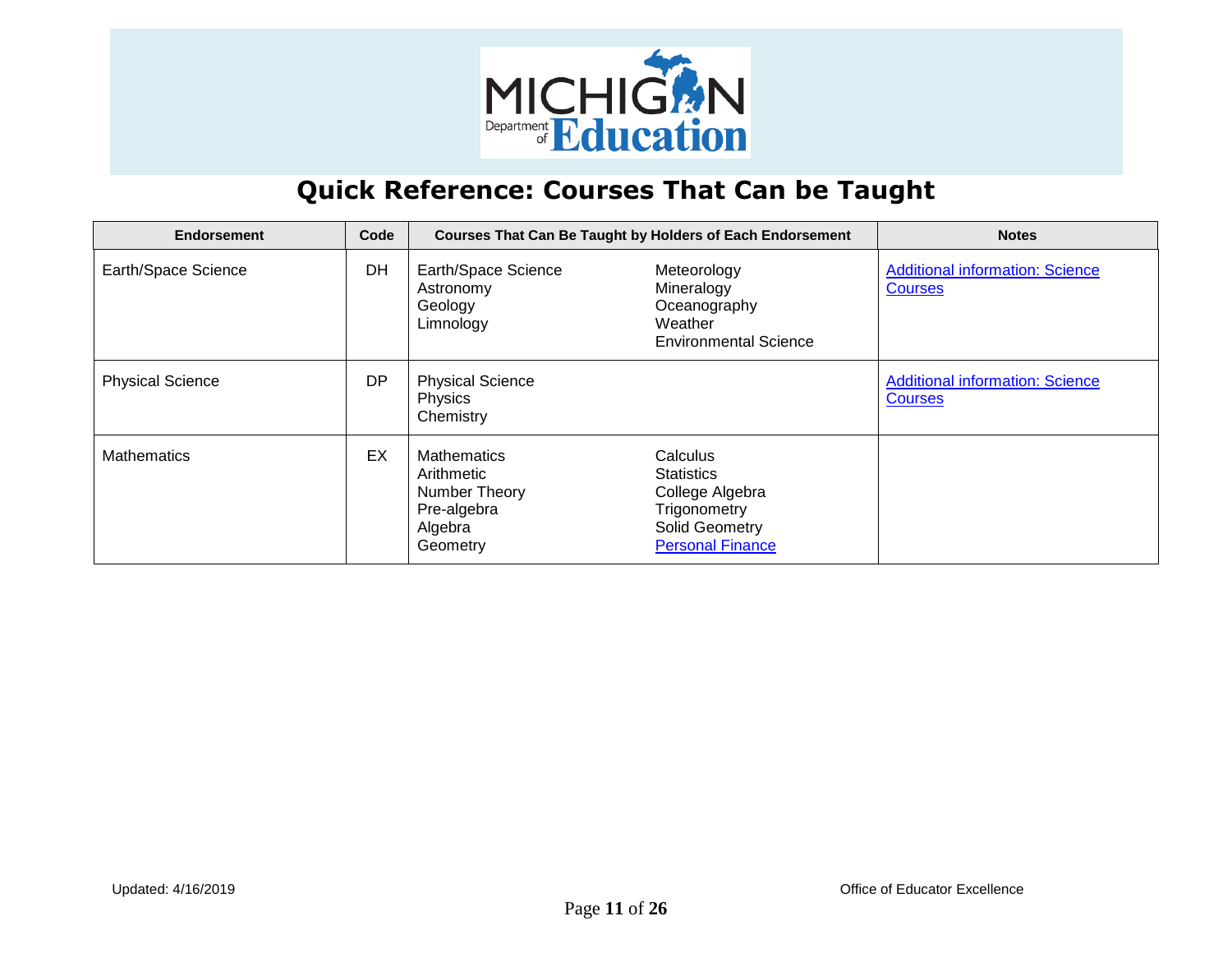

| <b>Endorsement</b> | Code  | <b>Courses That Can Be Taught by Holders of Each Endorsement</b>          | <b>Notes</b>                                                                                                                                                                                                                                                                                                                                                                                                                                                                                                                        |
|--------------------|-------|---------------------------------------------------------------------------|-------------------------------------------------------------------------------------------------------------------------------------------------------------------------------------------------------------------------------------------------------------------------------------------------------------------------------------------------------------------------------------------------------------------------------------------------------------------------------------------------------------------------------------|
| World Language     | FA-FS | World Language, grammar and culture courses in language of<br>endorsement | American Sign Language (ASL) is<br>considered a World Language.                                                                                                                                                                                                                                                                                                                                                                                                                                                                     |
|                    |       |                                                                           | Per the May 14, 2015 memo, a<br>teacher currently certified and<br>endorsed with Hearing Impairment<br>(SL), AND able to demonstrate an<br>ASL proficiency level of at least<br>Intermediate Plus on the SLPI or 3 on<br>the ASLPI, can teach ASL at the<br>grade levels indicated on their<br>certification (K-12). All other teachers<br>of ASL may only be assigned under<br>the appropriate permit.                                                                                                                             |
|                    |       |                                                                           | The Russian (FE) endorsement and<br>the Polish (FI) endorsement were<br>both discontinued beginning the<br>2017-2018 school year. FE will not<br>be required to teach Russian and FI<br>will not be required to teach Polish.<br>These endorsements will <b>not</b> be<br>removed from teaching certificates.<br>School districts may assign any<br>teacher to these course who provides<br>evidence of content knowledge and<br>skills along with holding an<br>endorsement for the grade level at<br>which the course is offered. |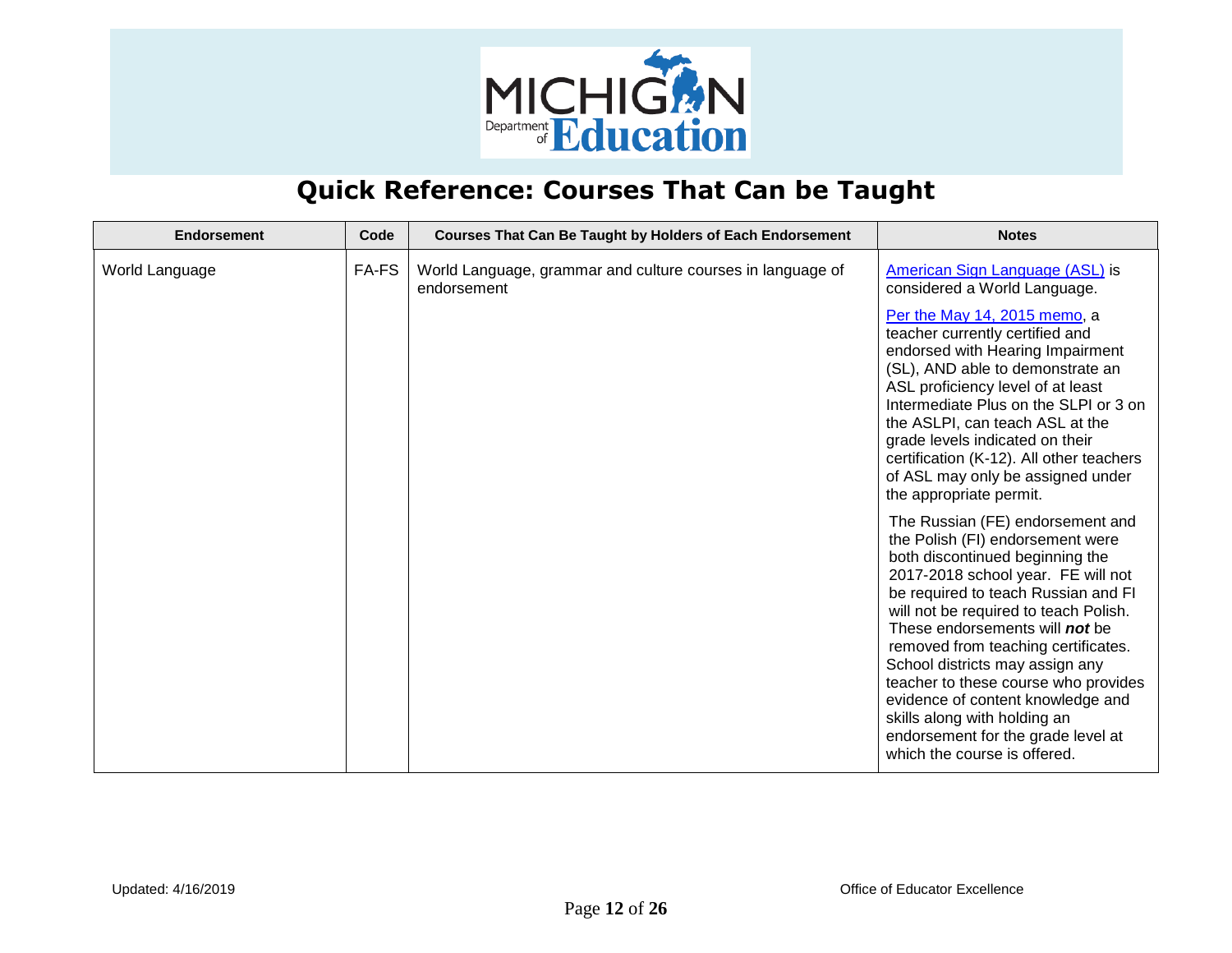

| <b>Endorsement</b>             | Code      |                                                                                                                                                                                                                                            | Courses That Can Be Taught by Holders of Each Endorsement | <b>Notes</b>                                                                                                                                                                                                                                         |
|--------------------------------|-----------|--------------------------------------------------------------------------------------------------------------------------------------------------------------------------------------------------------------------------------------------|-----------------------------------------------------------|------------------------------------------------------------------------------------------------------------------------------------------------------------------------------------------------------------------------------------------------------|
| <b>Business Education</b>      | <b>GX</b> | Accounting<br><b>Business Administration</b><br><b>Business Communications</b><br><b>Business Education</b><br><b>Business Law</b><br><b>Business Math</b><br><b>Business Technology Marketing</b><br>Education<br><b>Personal Finance</b> | <b>Secretarial Science</b>                                |                                                                                                                                                                                                                                                      |
| Accounting                     | GA        | Accounting<br><b>Personal Finance</b><br>Finance                                                                                                                                                                                           |                                                           |                                                                                                                                                                                                                                                      |
| <b>Business Administration</b> | GH        | <b>Business Administration</b><br><b>Business Communications</b><br><b>Personal Finance</b>                                                                                                                                                | <b>Business Education</b><br><b>Business Law</b>          |                                                                                                                                                                                                                                                      |
| <b>Secretarial Science</b>     | GI        | <b>Secretarial Science</b>                                                                                                                                                                                                                 |                                                           |                                                                                                                                                                                                                                                      |
| <b>Marketing Education</b>     | <b>GM</b> | <b>Marketing Education</b>                                                                                                                                                                                                                 | <b>Distributive Education</b>                             | The GM endorsement was<br>discontinued beginning the 2017-<br>2018 school year and will no longer<br>be required to teach these courses.<br>The GM endorsement will not be<br>removed from teaching certificates.<br>School districts may assign any |
|                                |           |                                                                                                                                                                                                                                            |                                                           | teacher to a Marketing Ed. course<br>who provides evidence of content<br>knowledge and skills along with<br>holding an endorsement for the grade<br>level at which the course is offered.                                                            |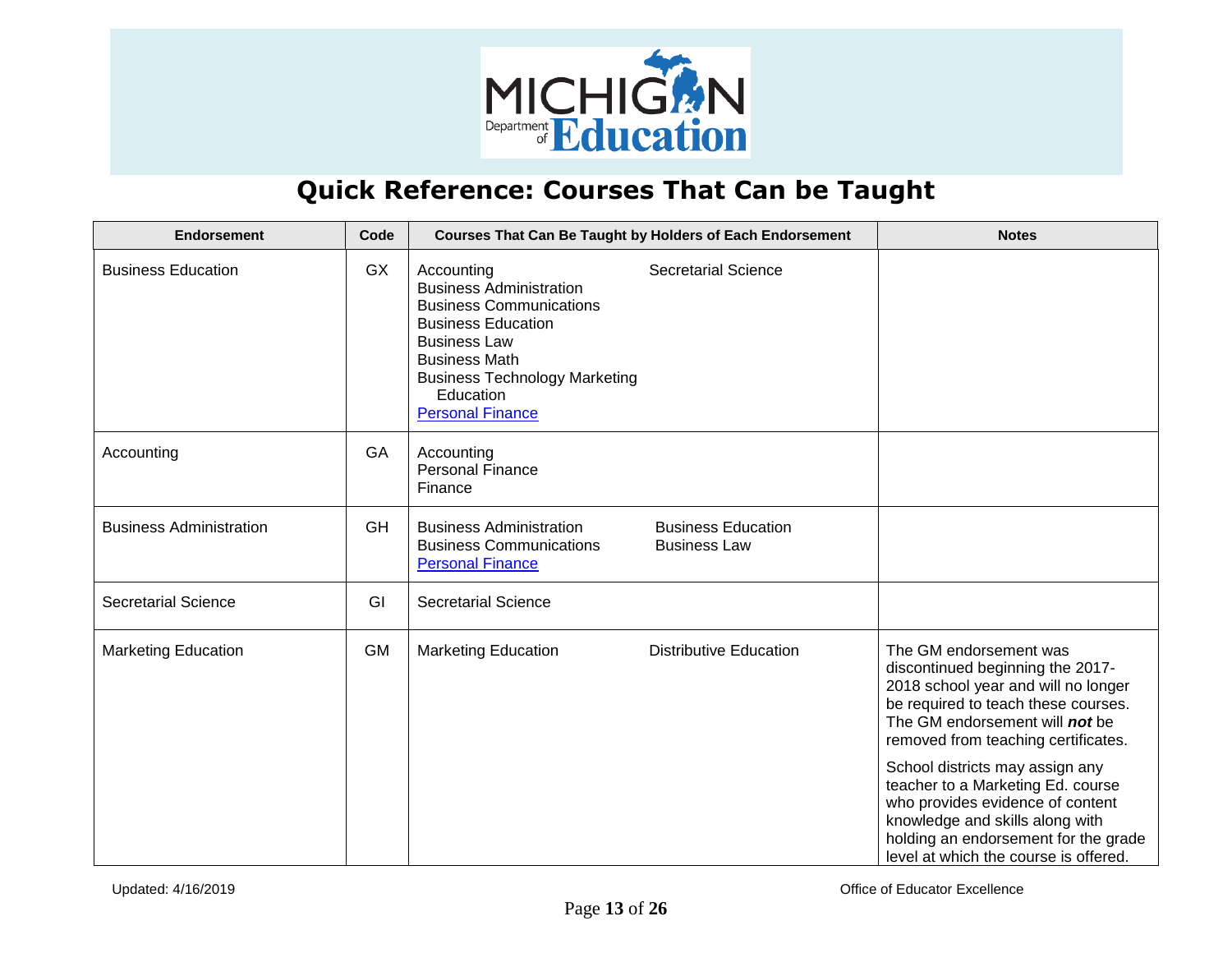

| Endorsement                                        | Code      |                                                                                                                                                                                                                                                                               | <b>Courses That Can Be Taught by Holders of Each Endorsement</b>                   | <b>Notes</b>                                                                                                                                                                                                                                                                                                                                                                                   |
|----------------------------------------------------|-----------|-------------------------------------------------------------------------------------------------------------------------------------------------------------------------------------------------------------------------------------------------------------------------------|------------------------------------------------------------------------------------|------------------------------------------------------------------------------------------------------------------------------------------------------------------------------------------------------------------------------------------------------------------------------------------------------------------------------------------------------------------------------------------------|
| Business, Management,<br>Marketing, and Technology | GQ        | Accounting<br><b>Business Communications</b><br><b>Business Education</b><br><b>Business Law</b><br><b>Business Management</b><br>Administration<br><b>Business Math</b><br><b>Business Technology</b><br>Finance<br><b>Personal Finance</b>                                  | Marketing Education*<br>Distributive Education*                                    | *When the Marketing endorsement<br>was discontinued beginning the 2017-<br>2018 school year, a specific<br>endorsement will not be required to<br>teach these courses. School districts<br>may assign any teacher to a these<br>course who provides evidence of<br>content knowledge and skills along<br>with holding an endorsement for the<br>grade level at which the course is<br>offered. |
| Agriscience and Natural<br>Resources               | <b>HX</b> | Courses related to plant science, animal science, natural                                                                                                                                                                                                                     | resources, farm business management, and small engine repair.                      |                                                                                                                                                                                                                                                                                                                                                                                                |
| Industrial Technology                              | IX        | <b>Industrial Technology</b><br><b>Industrial Arts</b><br>Drafting/Computer Assisted<br>Design<br>Woods, Metals, and Plastics<br>Technologies<br>Electricity/Electronics<br><b>Graphic Arts</b><br>Automotive and Small Engine<br>Technology<br>Manufacturing<br>Construction | Transportation<br>Communication<br>Power and Energy<br><b>Technology Education</b> | The IX and TX endorsements were<br>integrated into the TE endorsement<br>April 12, 2011.<br>The IX endorsement will <b>not</b> be<br>removed from teaching certificates.<br>Refer to the TE endorsement for more<br>information.                                                                                                                                                               |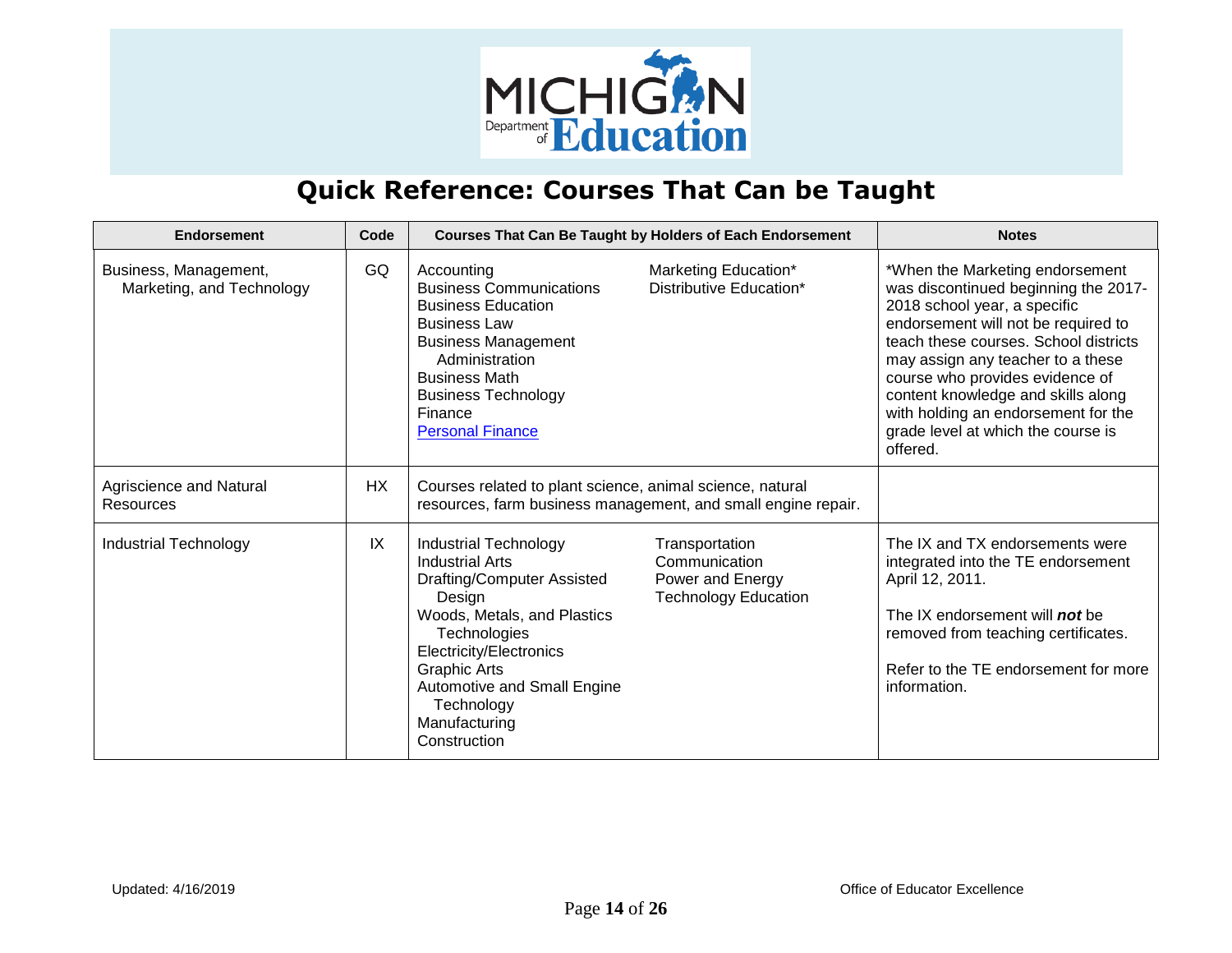

| <b>Endorsement</b>                         | Code            |                                                                                                                                                                                                                                                            | <b>Courses That Can Be Taught by Holders of Each Endorsement</b>                                                                                                                                  | <b>Notes</b>                                                                                                                                                            |
|--------------------------------------------|-----------------|------------------------------------------------------------------------------------------------------------------------------------------------------------------------------------------------------------------------------------------------------------|---------------------------------------------------------------------------------------------------------------------------------------------------------------------------------------------------|-------------------------------------------------------------------------------------------------------------------------------------------------------------------------|
| <b>Music Education</b>                     | JX or<br>JQ     | <b>General Music</b><br>Marching Band<br><b>Concert Band</b><br>Orchestra<br><b>Choral Music</b><br><b>Strings</b>                                                                                                                                         | Music Theory<br>Keyboards<br>Jazz Ensemble<br>Wind Ensemble<br>Choir                                                                                                                              | The JX endorsement was transitioned<br>into the Music Education (JQ) after<br>the 2006-2007 school year. Both<br>endorsements can be assigned<br>interchangeably.       |
| Family and Consumer Sciences               | KH              | Family and Consumer Science<br>Health<br><b>Parenthood Education</b><br><b>Nutrition Science</b><br><b>Pre-Employment Skills</b><br><b>Family Relationships</b><br><b>Essential Health and Living</b><br><b>Skills</b><br><b>Balancing Work and Family</b> | Pre-Parenthood<br>Life Management<br><b>Nutrition and Foods</b><br><b>Consumer Education</b><br><b>Family Living</b><br><b>Life Survival Skills</b><br>Personal Living<br><b>Personal Finance</b> |                                                                                                                                                                         |
| Art Education, or Visual Arts<br>Education | $LX$ , or<br>LQ | Art<br><b>Visual Arts</b><br><b>Visual Studies</b><br>Drawing<br>Painting<br>Sculpture<br>Ceramics/Pottery<br>Design<br>Art Appreciation<br>Illustration                                                                                                   | <b>Computer Graphics and</b><br>Design<br>Video<br>Photography and Film<br>Art History<br>Art Criticism<br>Aesthetics<br><b>Fiber Arts</b><br>Jewelry<br>Yearbook                                 | The LX endorsement was transitioned<br>into the Visual Arts Education (LQ)<br>after the 2002-2003 school year.<br>Both endorsements can be assigned<br>interchangeably. |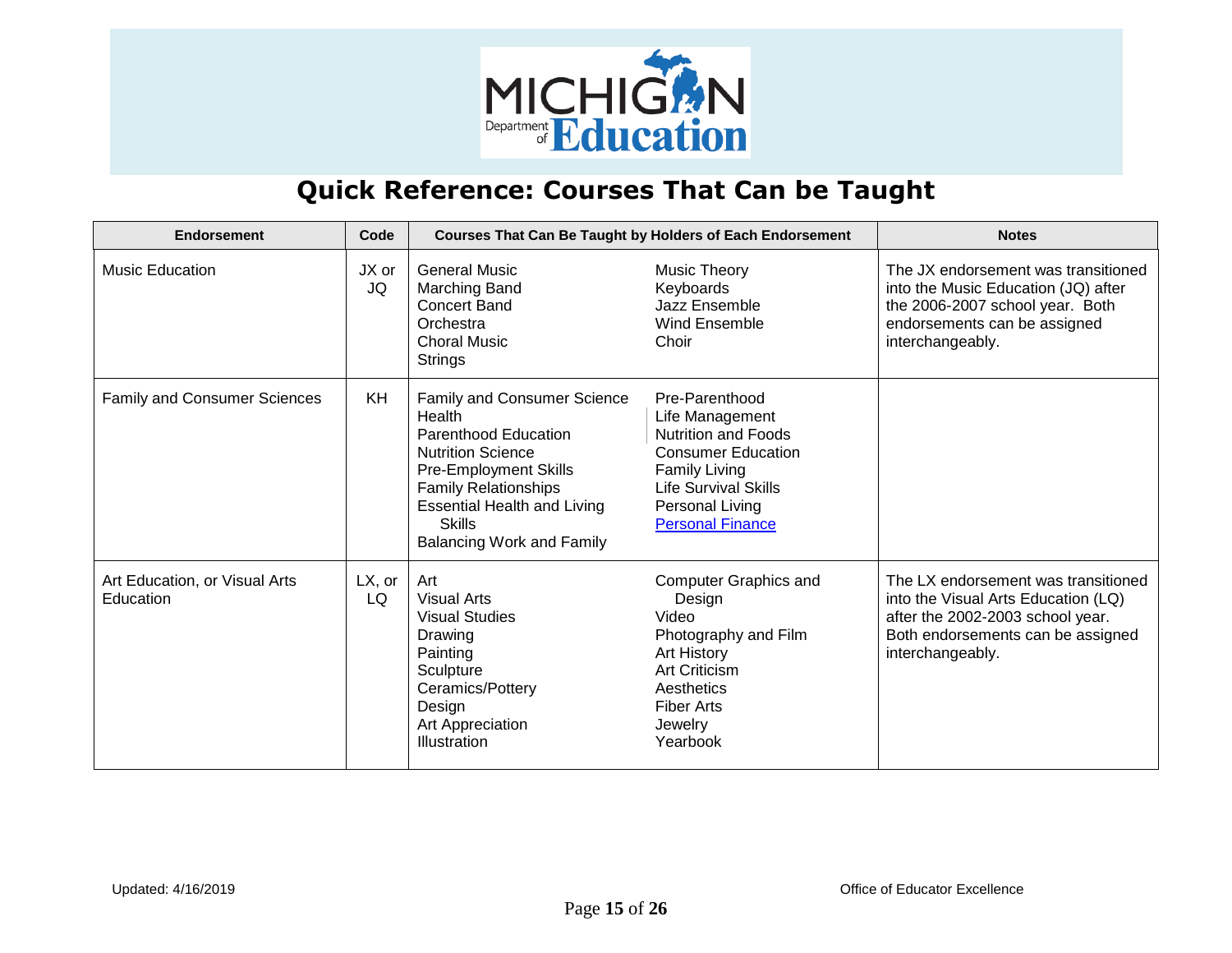

| Endorsement                   | Code |                                                                                                                                                                           | <b>Courses That Can Be Taught by Holders of Each Endorsement</b>                                                                                                              | <b>Notes</b>                                                                                                                                                                                                                                                                                            |
|-------------------------------|------|---------------------------------------------------------------------------------------------------------------------------------------------------------------------------|-------------------------------------------------------------------------------------------------------------------------------------------------------------------------------|---------------------------------------------------------------------------------------------------------------------------------------------------------------------------------------------------------------------------------------------------------------------------------------------------------|
| <b>Visual Arts Specialist</b> | LZ   | Art<br><b>Visual Arts</b><br><b>Visual Studies</b><br>Drawing<br>Painting<br>Illustration<br>Sculpture<br>Ceramics/Pottery<br>Design<br>Art Appreciation<br>Digital Media | <b>Computer Graphics and</b><br>Design<br>Photography and Film<br>Digital/New Media<br>Art History<br>Art Criticism<br>Aesthetics<br><b>Fiber Arts</b><br>Jewelry<br>Yearbook | The LZ endorsement was<br>discontinued beginning the 2017-<br>2018 school year.<br>The LZ endorsement will not be<br>removed from teaching certificates<br>and teachers with the LZ can still be<br>assigned to teach these courses.<br>LZ teachers hold a master's degree in<br>Visual Arts Education. |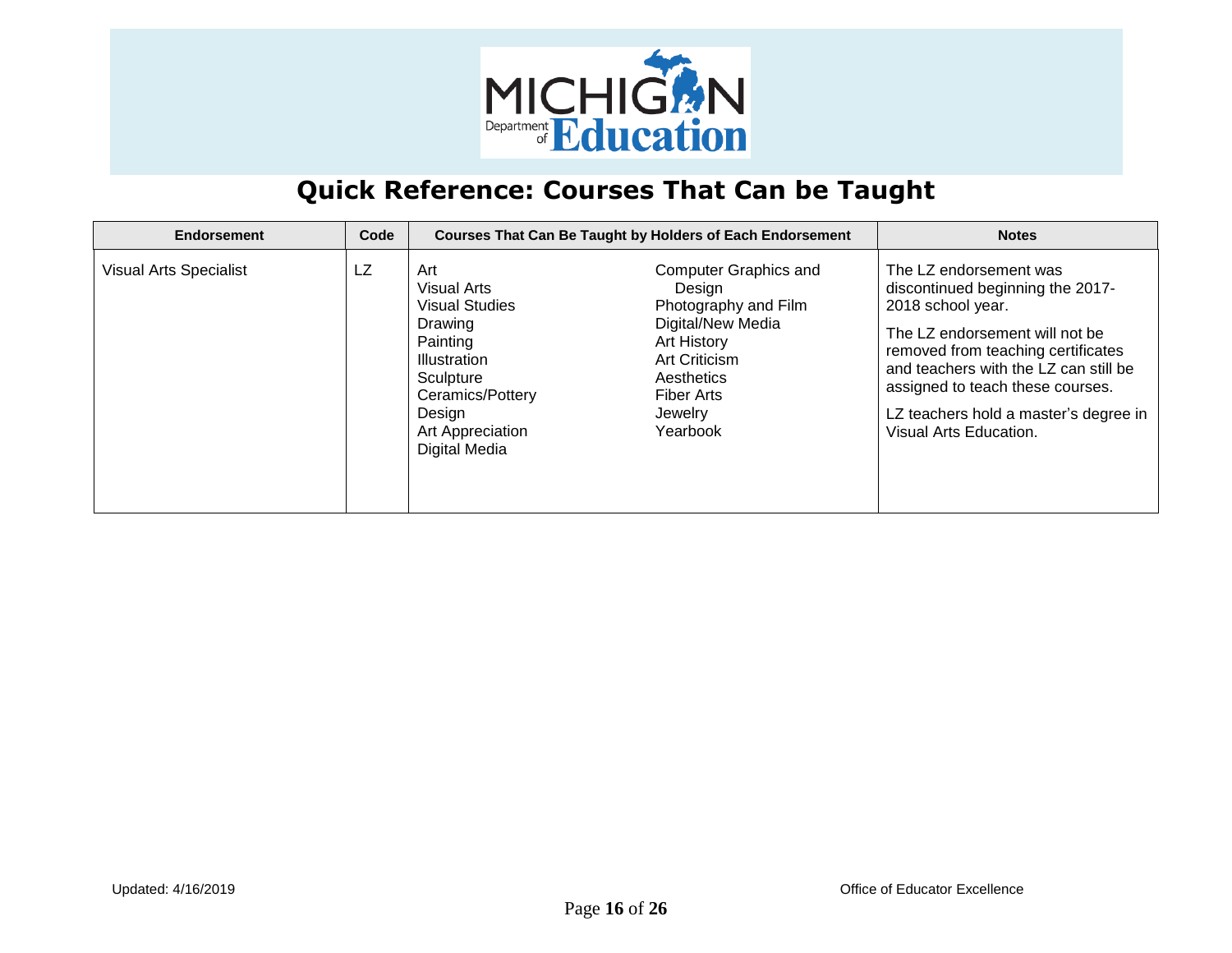

| <b>Endorsement</b>                                         | Code | <b>Courses That Can Be Taught by Holders of Each Endorsement</b>                                                                                                                                                                                                                                                                      | <b>Notes</b>                                                                                                                                                                                                                                                                                                                                                                                                                                                                                                                                                                                     |
|------------------------------------------------------------|------|---------------------------------------------------------------------------------------------------------------------------------------------------------------------------------------------------------------------------------------------------------------------------------------------------------------------------------------|--------------------------------------------------------------------------------------------------------------------------------------------------------------------------------------------------------------------------------------------------------------------------------------------------------------------------------------------------------------------------------------------------------------------------------------------------------------------------------------------------------------------------------------------------------------------------------------------------|
| Health, Physical Education,<br><b>Recreation and Dance</b> | МX   | Health+<br>Physical Education+<br>Recreation+*<br>Dance+*                                                                                                                                                                                                                                                                             | +Including all courses listed under<br>each individual endorsement.<br>*When the Recreation (MD) and<br>Dance (MH) endorsements was<br>discontinued beginning the 2017-<br>2018 school year, a specific<br>endorsement will not be required to<br>teach these courses.<br>The MD and MH endorsements will<br>not be removed from teaching<br>certificates. School districts may<br>assign any teacher to a Recreation or<br>Dance course who provides evidence<br>of content knowledge and skills along<br>with holding an endorsement for the<br>grade level at which the course is<br>offered. |
|                                                            |      |                                                                                                                                                                                                                                                                                                                                       | Note: Dance is NO LONGER<br>considered a core subject area.                                                                                                                                                                                                                                                                                                                                                                                                                                                                                                                                      |
| Health                                                     | MA   | Health<br>Sex Education<br>Personal Hygiene                                                                                                                                                                                                                                                                                           |                                                                                                                                                                                                                                                                                                                                                                                                                                                                                                                                                                                                  |
| <b>Physical Education</b>                                  | MB   | <b>Physical Education</b><br><b>Physical Fitness</b><br>Individual and team games:<br>invasion (e.g. basketball, hockey, etc.)<br>net/wall (e.g., tennis, handball, etc.)<br>striking/fielding (e.g., baseball, kickball, etc.)<br>target (e.g., golf, bowling, etc.)<br>individual activities (e.g., weight training, outdoor, etc.) |                                                                                                                                                                                                                                                                                                                                                                                                                                                                                                                                                                                                  |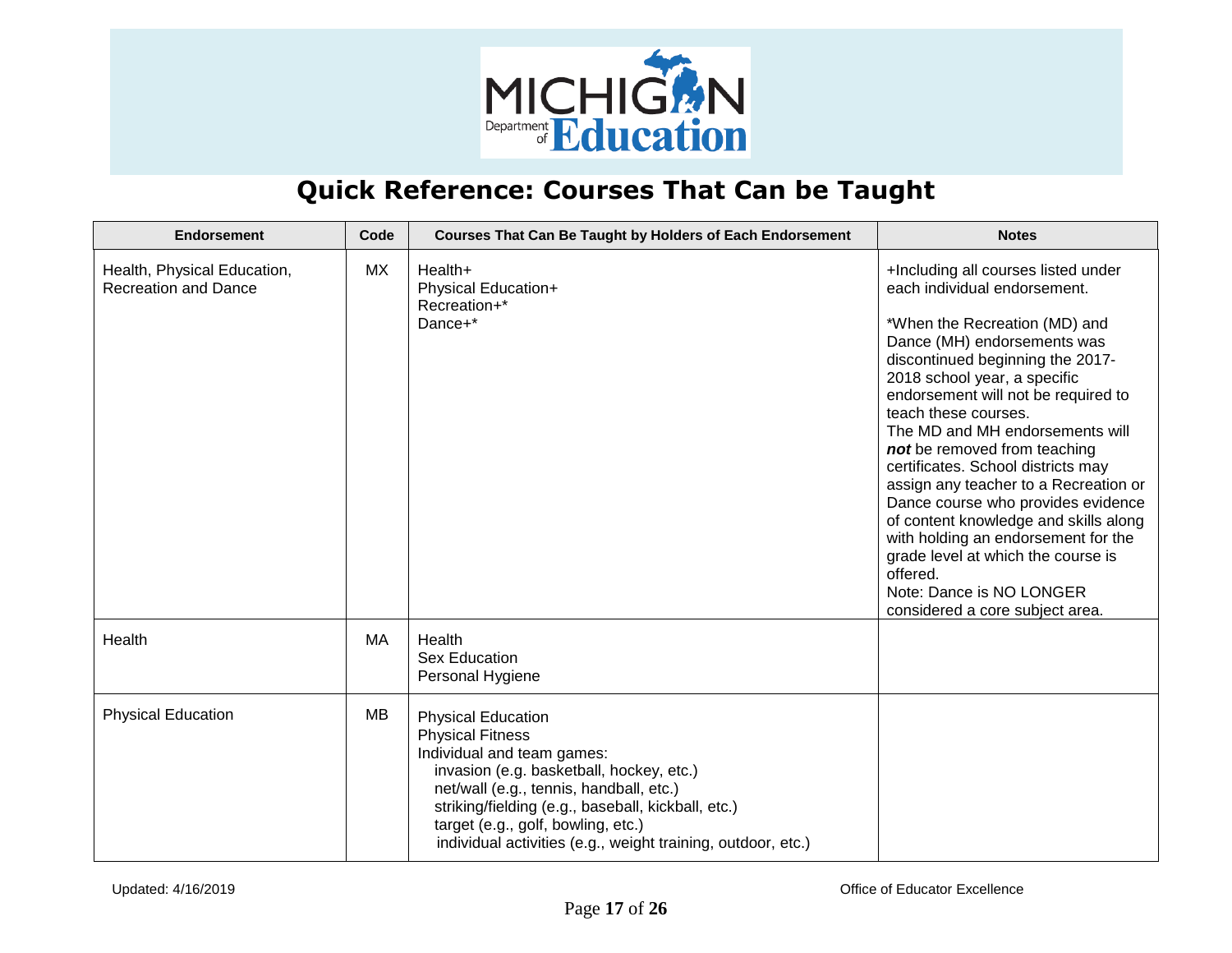

| Endorsement | Code      |                                                                           | <b>Courses That Can Be Taught by Holders of Each Endorsement</b>      | <b>Notes</b>                                                                                                                                                                                                                                                                                                                                                                                       |
|-------------|-----------|---------------------------------------------------------------------------|-----------------------------------------------------------------------|----------------------------------------------------------------------------------------------------------------------------------------------------------------------------------------------------------------------------------------------------------------------------------------------------------------------------------------------------------------------------------------------------|
| Recreation  | <b>MD</b> | <b>Outdoor Recreation</b><br>(e.g., fishing, boating, orienteering, etc.) |                                                                       | The MD endorsement was<br>discontinued beginning the 2017-<br>2018 school year and will no longer<br>be required to teach Recreation.<br>The MD endorsement will not be<br>removed from teaching certificates.<br>School districts may assign any<br>teacher to a Recreation course who<br>provides evidence of content<br>knowledge and skills along with<br>holding an endorsement for the grade |
| Dance       | <b>MH</b> | Dance<br><b>Folk Dance</b><br>Jazz<br><b>Ballet</b>                       | <b>Modern Dance</b><br>Square Dance<br>Tap<br><b>Ballroom Dancing</b> | level at which the course is offered.<br>The MH endorsement was<br>discontinued beginning the 2017-<br>2018 school year and will no longer<br>be required to teach Dance.<br>The MH endorsement will not be                                                                                                                                                                                        |
|             |           |                                                                           |                                                                       | removed from teaching certificates.<br>School districts may assign any<br>teacher to a Dance course who<br>provides evidence of content<br>knowledge and skills along with<br>holding an endorsement for the grade<br>level at which the course is offered.                                                                                                                                        |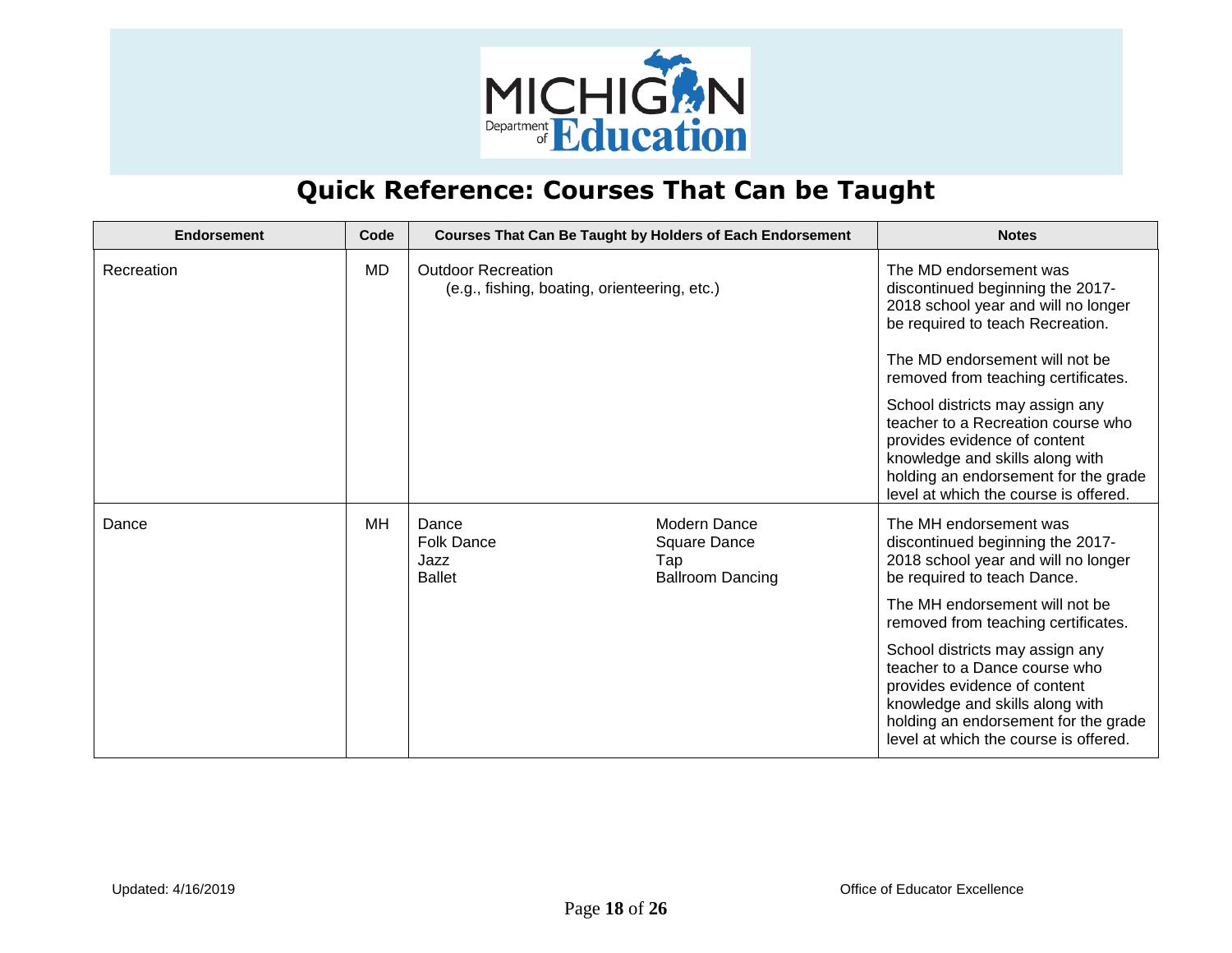

| <b>Endorsement</b>           | Code      | <b>Courses That Can Be Taught by Holders of Each Endorsement</b>                                                                                                                                                                                                                                        | <b>Notes</b>                                                                                                                                                                                                                                                                                                                                                                             |
|------------------------------|-----------|---------------------------------------------------------------------------------------------------------------------------------------------------------------------------------------------------------------------------------------------------------------------------------------------------------|------------------------------------------------------------------------------------------------------------------------------------------------------------------------------------------------------------------------------------------------------------------------------------------------------------------------------------------------------------------------------------------|
| Library Media                | <b>ND</b> | Teachers with the ND endorsement can operate a school library<br>and teach library/research skills to students. Teachers are also<br>well-prepared to teach:<br>Computer Literacy*<br>Keyboarding*<br>Word Processing*<br><b>Computer Applications*</b><br>Web Design*<br>Introduction to the Internet* | *A specific endorsement is not<br>needed to teach these courses.<br>School districts may assign any<br>teacher to these courses who<br>provides evidence of content<br>knowledge and skills along with<br>holding an endorsement for the grade<br>level at which the course is offered.                                                                                                  |
| <b>Environmental Studies</b> | <b>NJ</b> | <b>Environmental Studies</b>                                                                                                                                                                                                                                                                            | The NJ is no longer required to teach<br>Environmental Studies. The NJ<br>endorsement will <b>not</b> be removed<br>from teaching certificates. School<br>districts may assign any teacher to an<br>Environmental Studies course who<br>provides evidence of content<br>knowledge and skills along with<br>holding an endorsement for the grade<br>level at which the course is offered. |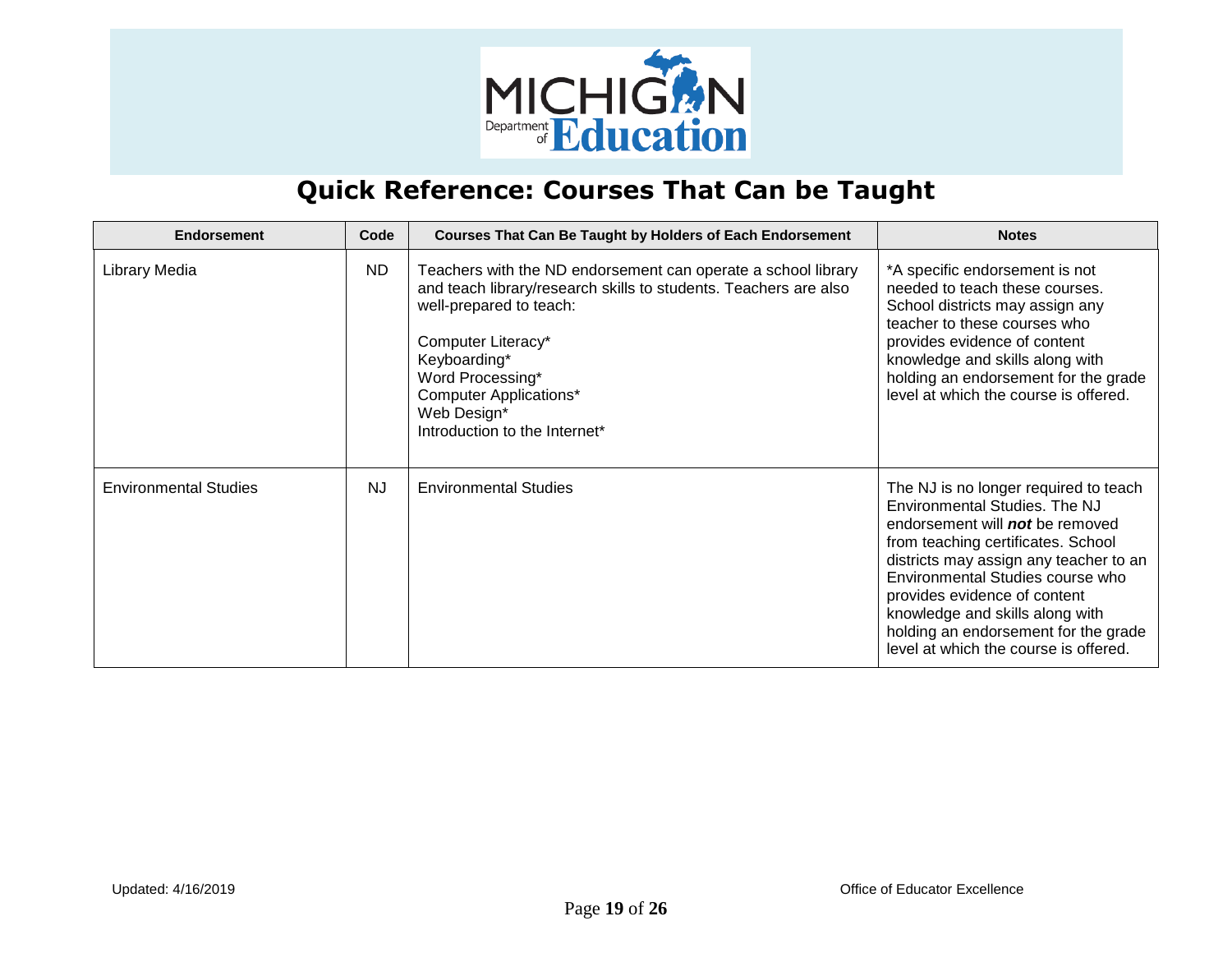

| <b>Endorsement</b>            | Code      | Courses That Can Be Taught by Holders of Each Endorsement                                                                                                                                                                                                                                                                                                                                      | <b>Notes</b>                                                                                                                                                                                                                                                                                                                                                                                                                                                                                                                 |
|-------------------------------|-----------|------------------------------------------------------------------------------------------------------------------------------------------------------------------------------------------------------------------------------------------------------------------------------------------------------------------------------------------------------------------------------------------------|------------------------------------------------------------------------------------------------------------------------------------------------------------------------------------------------------------------------------------------------------------------------------------------------------------------------------------------------------------------------------------------------------------------------------------------------------------------------------------------------------------------------------|
| <b>Educational Technology</b> | <b>NP</b> | Individuals with the NP endorsement are prepared to utilize<br>technology resources for their own course instruction and for<br>student learning in courses for which they hold other<br>endorsements. Teachers may also be well-prepared to teach:<br>Computer Literacy*<br>Keyboarding*<br>Word Processing*<br><b>Computer Applications*</b><br>Web Design*<br>Introduction to the Internet* | *A specific endorsement is not<br>needed to teach these courses.<br>School districts may assign any<br>teacher to an Educational Technology<br>course who provides evidence of<br>content knowledge and skills along<br>with holding an endorsement for the<br>grade level at which the course is<br>offered.                                                                                                                                                                                                                |
| <b>Computer Science</b>       | <b>NR</b> | <b>Computer Science</b><br>Programming<br>Computers<br><b>Computer Literacy</b><br>Keyboarding<br>Word Processing<br><b>Computer Applications</b><br>Web Design<br>Introduction to the Internet                                                                                                                                                                                                | The NR endorsement was<br>discontinued beginning the 2017-<br>2018 school year and will no longer<br>be required to teach these courses.<br>The NR endorsement will not be<br>removed from teaching certificates.<br>School districts may assign any<br>teacher to a Computer Science<br>course who provides evidence of<br>content knowledge and skills along<br>with holding an endorsement for the<br>grade level at which the course is<br>offered.<br><b>Additional information: Computer</b><br><b>Science Courses</b> |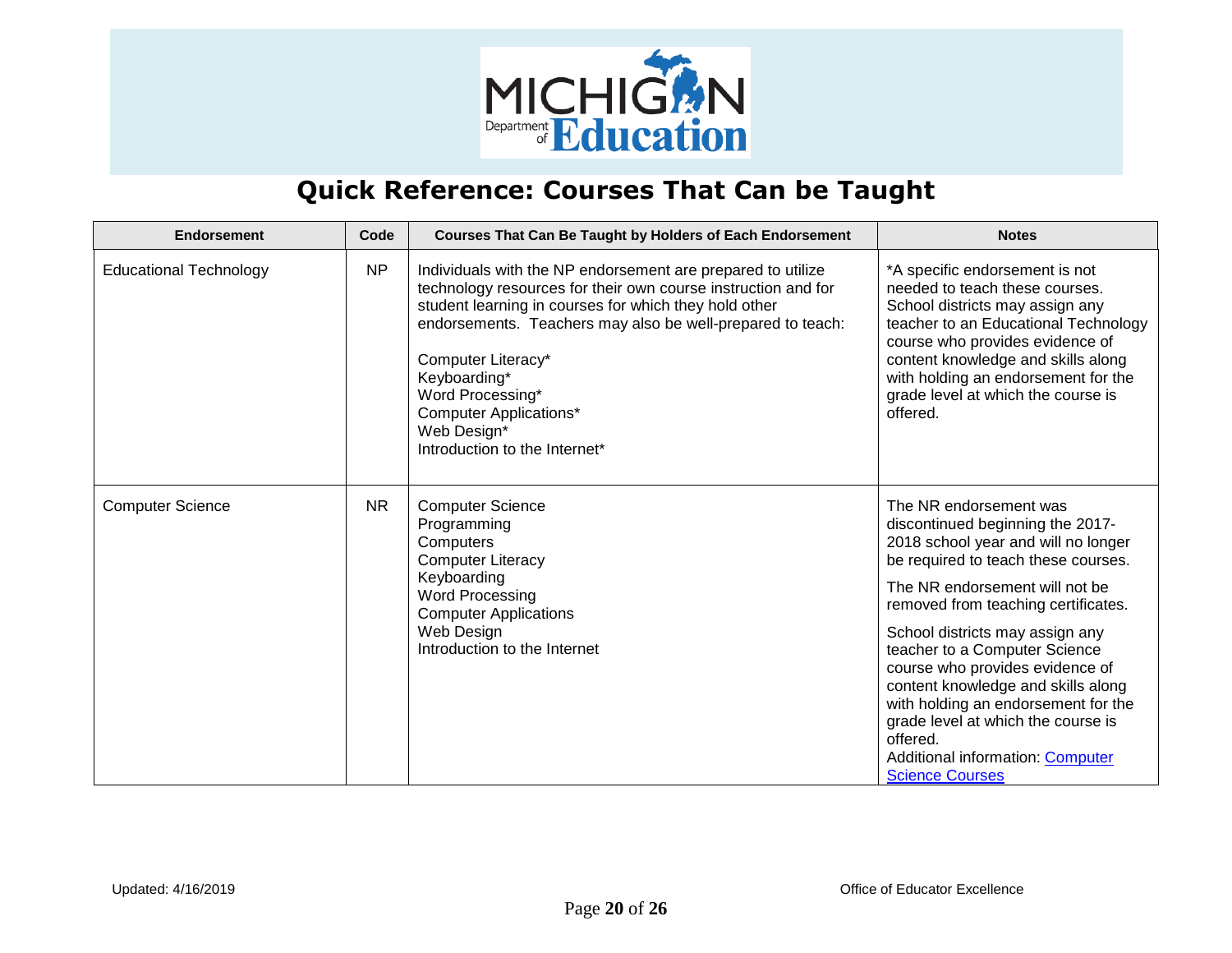

| <b>Endorsement</b>           | Code      | <b>Courses That Can Be Taught by Holders of Each Endorsement</b>                                                                                                                                                                                                                                                               | <b>Notes</b>                                                                                                                                                                                                                                                                                                                                                                                                                                                                |
|------------------------------|-----------|--------------------------------------------------------------------------------------------------------------------------------------------------------------------------------------------------------------------------------------------------------------------------------------------------------------------------------|-----------------------------------------------------------------------------------------------------------------------------------------------------------------------------------------------------------------------------------------------------------------------------------------------------------------------------------------------------------------------------------------------------------------------------------------------------------------------------|
| English as a Second Language | <b>NS</b> | English as a Second Language (ESL) courses.<br>Sheltered instruction** in all subjects according to certificate<br>grade level and Michigan Merit Curriculum credit in areas of<br>specialty endorsement (e.g., courses for social studies credit<br>would be taught by a teacher endorsed in both social studies and<br>ESL). | ** Sheltered instruction, where<br>teachers use specific strategies to<br>teach a specific content area (e.g.,<br>social studies or math) in ways<br>comprehensible to the students while<br>promoting their English language<br>development.<br>The NS endorsement is not<br>authorization to teach in a bilingual<br>classroom.                                                                                                                                           |
| <b>School Counselor</b>      | <b>NT</b> | <b>Career Exploration</b><br><b>Career Choices</b><br>Information<br><b>Diversity</b><br><b>Group Analysis</b><br><b>Post-Secondary Options</b><br><b>Crisis Intervention</b><br>Comprehensive Information and Counseling<br><b>College and Career Ready</b>                                                                   | Teachers with the NT endorsement,<br>holders of the <b>Preliminary</b><br><b>Employment Authorization to work as</b><br>a School Counselor, Temporary<br>School Counselor Authorization, and<br>School Counselor License all can<br>serve as school information<br>counselors.<br>However, holders of the Temporary<br>School Counselor Authorization, and<br>School Counselor License cannot<br>teach these courses as teacher of<br>record without an appropriate permit. |
| <b>Fine Arts</b>             | OX        | Fine Arts<br>Introduction to the Visual Arts<br>Introduction to General Music<br><b>Interdisciplinary Arts</b><br><b>Arts Exploratory</b><br>Introduction to Theatre                                                                                                                                                           | The OX endorsement was<br>discontinued beginning the 2017-<br>2018 school year. The OX<br>endorsement will not be removed<br>from teaching certificates and<br>teachers with the OX can still be<br>assigned to teach these courses.                                                                                                                                                                                                                                        |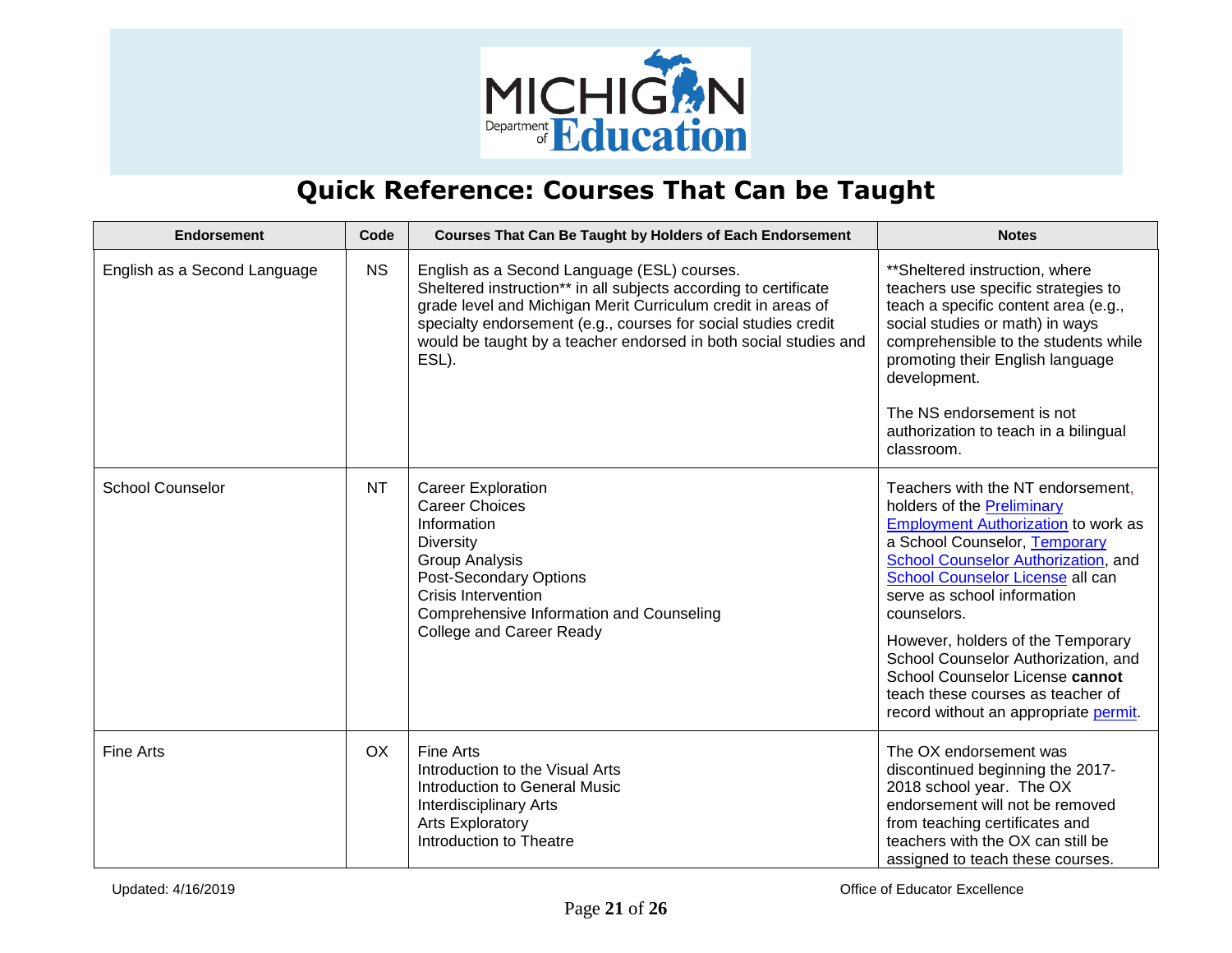

| <b>Endorsement</b>          | Code      | <b>Courses That Can Be Taught by Holders of Each Endorsement</b> | <b>Notes</b>                                                                                                                                                                                                                                                                                                                                                                                         |
|-----------------------------|-----------|------------------------------------------------------------------|------------------------------------------------------------------------------------------------------------------------------------------------------------------------------------------------------------------------------------------------------------------------------------------------------------------------------------------------------------------------------------------------------|
| Humanities                  | <b>PX</b> | <b>Humanities</b>                                                | The PX is no longer required to teach<br>Humanities. The PX endorsement<br>will not be removed from teaching<br>certificates. School districts may<br>assign any teacher to a Humanities<br>course who provides evidence of<br>content knowledge and skills along<br>with holding an endorsement for the<br>grade level at which the course is<br>offered.                                           |
| Academic Study of Religions | <b>PR</b> | Academic Study of Religions<br><b>World Religions</b>            | The PR is no longer required to teach<br>Academic Study of Religions. The<br>PR endorsement will <b>not</b> be removed<br>from teaching certificates. School<br>districts may assign any teacher to an<br>Academic Study of Religions course<br>who provides evidence of content<br>knowledge and skills along with<br>holding an endorsement for the grade<br>level at which the course is offered. |
| Philosophy                  | <b>PS</b> | Philosophy                                                       | The PS is no longer required to teach<br>Philosophy. The PS endorsement will<br>not be removed from teaching<br>certificates School districts may<br>assign any teacher to a Philosophy<br>course who provides evidence of<br>content knowledge and skills along<br>with holding an endorsement for the<br>grade level at which the course is<br>offered.                                            |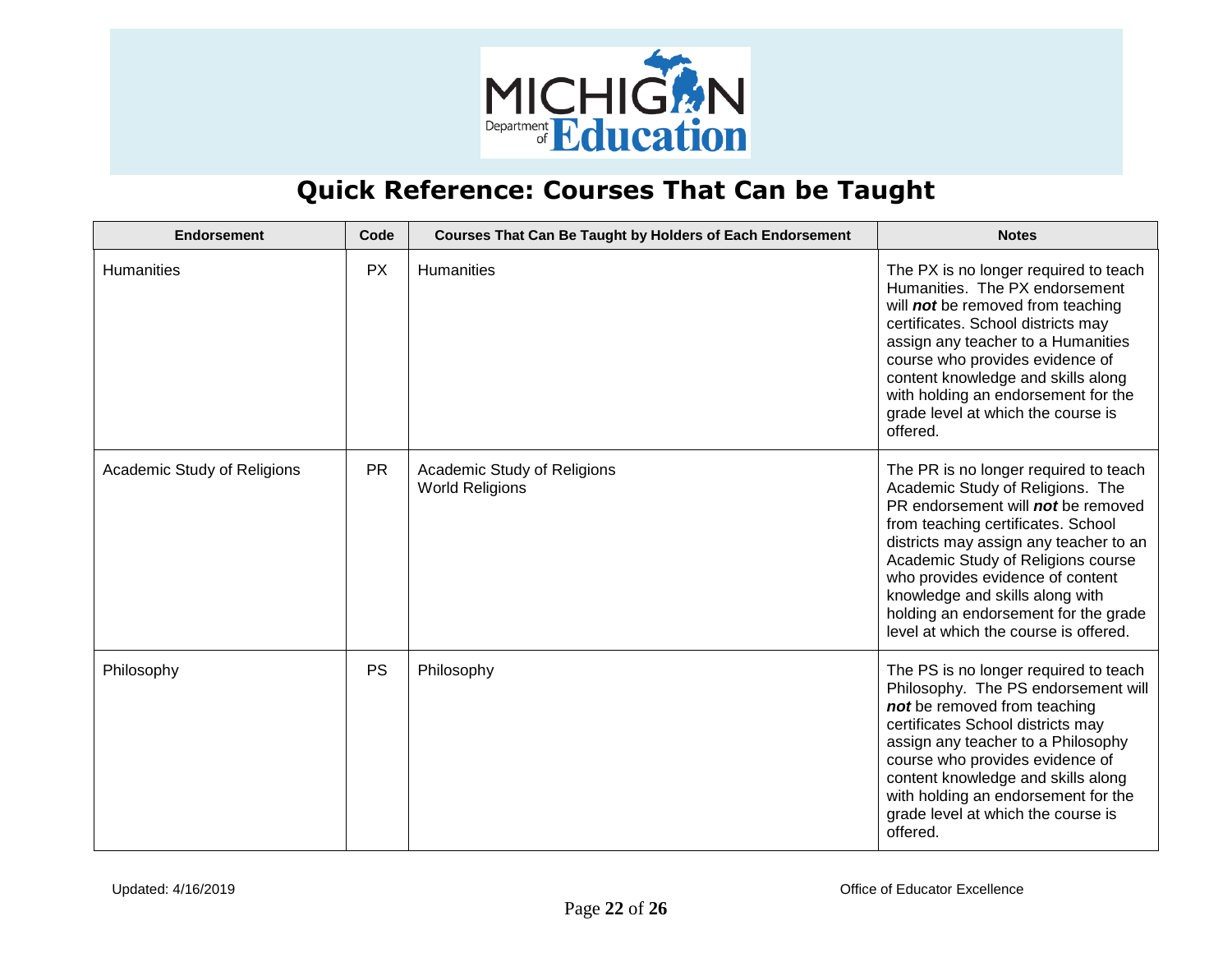

| <b>Endorsement</b>                                           | Code      | <b>Courses That Can Be Taught by Holders of Each Endorsement</b>                                                                      | <b>Notes</b>                                                                                                                                                                                                                                                                                                     |
|--------------------------------------------------------------|-----------|---------------------------------------------------------------------------------------------------------------------------------------|------------------------------------------------------------------------------------------------------------------------------------------------------------------------------------------------------------------------------------------------------------------------------------------------------------------|
| Cognitive Impairment*                                        | <b>SA</b> | Resource Room<br>Program for Cognitive Impairment (mild, moderate, or severe)                                                         | * Teachers with special education<br>endorsements can currently teach the<br>entire K-12 curriculum to all special                                                                                                                                                                                               |
| Speech & Language Impairment*                                | <b>SB</b> | Resource Room<br>Program for Speech & Language Impairment (must be<br>elementary certified) (Rule 1756)<br>Speech & Language Services | education students, as approved by<br>the local school board and<br>intermediate school district, provided<br>the teacher has satisfied the<br>Individuals with Disability Impairment                                                                                                                            |
| Physical or Other Health<br>Impairment*                      | <b>SC</b> | <b>Resource Room</b><br>Program for Physical or Other Health Impairment                                                               | Act requirements.<br>All Michigan special education<br>teachers are certified to teach in<br>special education K-12 classrooms<br>regardless of the grade level<br>indicated on their certificate.<br>Additional information can be found in<br>the Special Education Placement                                  |
| Emotional Impairment*                                        | <b>SE</b> | <b>Resource Room</b><br>Program for Emotional Impairment                                                                              |                                                                                                                                                                                                                                                                                                                  |
| Visual Impairment*                                           | <b>SK</b> | Resource Room<br>Program for Visual Impairment                                                                                        |                                                                                                                                                                                                                                                                                                                  |
| Deaf and Hard of Hearing*                                    | <b>SL</b> | <b>Resource Room</b><br>Program for Deaf and Hard of Hearing                                                                          | document.<br>A teacher currently certified and                                                                                                                                                                                                                                                                   |
| Learning Disabilities*                                       | <b>SM</b> | <b>Resource Room</b><br>Program for Learning Disabilities                                                                             | endorsed with Deaf and Hard of<br>Hearing (SL), AND able to<br>demonstrate an American Sign<br>Language (ASL) proficiency level of<br>at least Intermediate Plus on the SLPI<br>or 3 on the ASLPI, can teach ASL at<br>the grade levels indicated on their<br>certification (K-12) per the May 14,<br>2015 memo. |
| <b>Physical Education for Students</b><br>with Disabilities* | <b>SP</b> | Physical Education for Students with Disabilities                                                                                     |                                                                                                                                                                                                                                                                                                                  |
| Autism <sup>*</sup>                                          | <b>SV</b> | <b>Resource Room</b><br>Program in Autism                                                                                             |                                                                                                                                                                                                                                                                                                                  |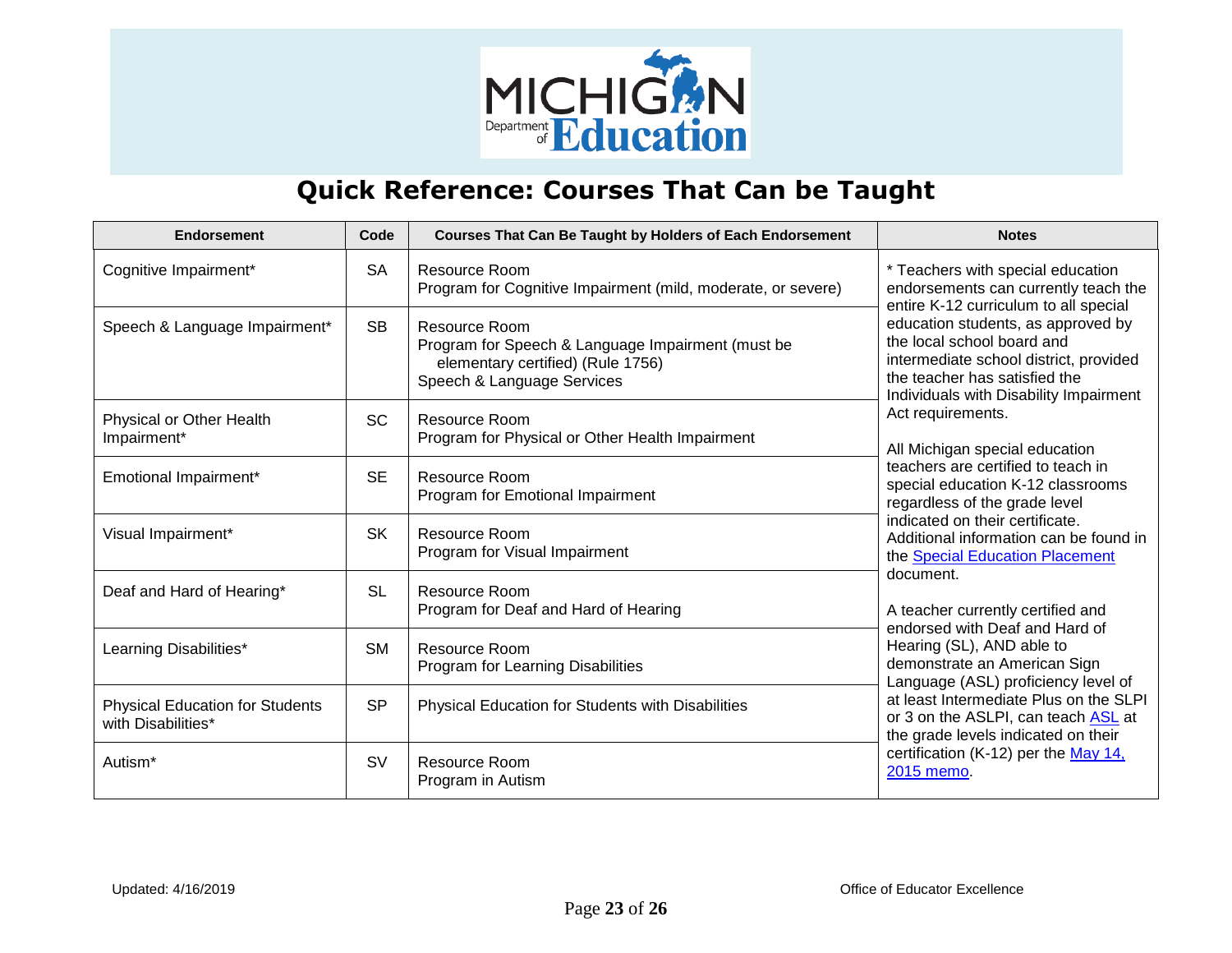

| <b>Endorsement</b>                     | Code      |                                                                                                                                                                                                                                                                                                                                                                                                                                                              | <b>Courses That Can Be Taught by Holders of Each Endorsement</b>                                                                                                                                                                    | <b>Notes</b>                                                                                                                                                                                                                                                                                                                                                                                                                                                                                                                                                                  |
|----------------------------------------|-----------|--------------------------------------------------------------------------------------------------------------------------------------------------------------------------------------------------------------------------------------------------------------------------------------------------------------------------------------------------------------------------------------------------------------------------------------------------------------|-------------------------------------------------------------------------------------------------------------------------------------------------------------------------------------------------------------------------------------|-------------------------------------------------------------------------------------------------------------------------------------------------------------------------------------------------------------------------------------------------------------------------------------------------------------------------------------------------------------------------------------------------------------------------------------------------------------------------------------------------------------------------------------------------------------------------------|
| Technology and Design                  | <b>TX</b> | <b>Technology and Design</b><br><b>Technology Education</b><br><b>Concepts of Technology</b><br><b>Physical Technology</b><br>Energy & Power Technologies<br><b>Transportation Technologies</b><br><b>Manufacturing Technologies</b><br><b>Construction Technologies</b>                                                                                                                                                                                     | Information Technology<br><b>Bio-Related Technology</b>                                                                                                                                                                             | The TX and IX were integrated into<br>the TE endorsement April 12, 2011.<br>The TX endorsement will <b>not</b> be<br>removed from teaching certificates.                                                                                                                                                                                                                                                                                                                                                                                                                      |
| Industrial and Technology<br>Education | TЕ        | <b>Industrial Technology</b><br>Drafting/Computer Assisted<br>Design<br>Woods, Metals, and Plastics<br>Technologies<br>Graphic Arts<br>Automotive and Small Engine<br>Technology<br><b>Technology and Design</b><br><b>Technology Education</b><br><b>Concepts of Technology</b><br><b>Physical Technology</b><br>Energy & Power Technologies<br><b>Transportation Technologies</b><br><b>Manufacturing Technologies</b><br><b>Construction Technologies</b> | Manufacturing<br>Construction<br>Electricity/Electronics<br><b>Industrial Arts</b><br>Transportation<br>Communication<br>Power and Energy<br><b>Technology Education</b><br>Information Technology<br><b>Bio-Related Technology</b> | These courses may also be taught by<br>holders of the Standard CTE<br>Certificate or Professional CTE<br>Certificate with the corresponding CIP<br>code for the course. For information<br>on matching CIP codes with industrial<br>technology courses, refer to the<br>complete list of State-Recognized<br><b>Secondary Career and Technical</b><br><b>Education Program CIP Codes</b><br>When a certified teacher is not<br>available, schools may obtain either a<br>permit or an annual authorization to<br>employ a non-certified individual to<br>staff these courses. |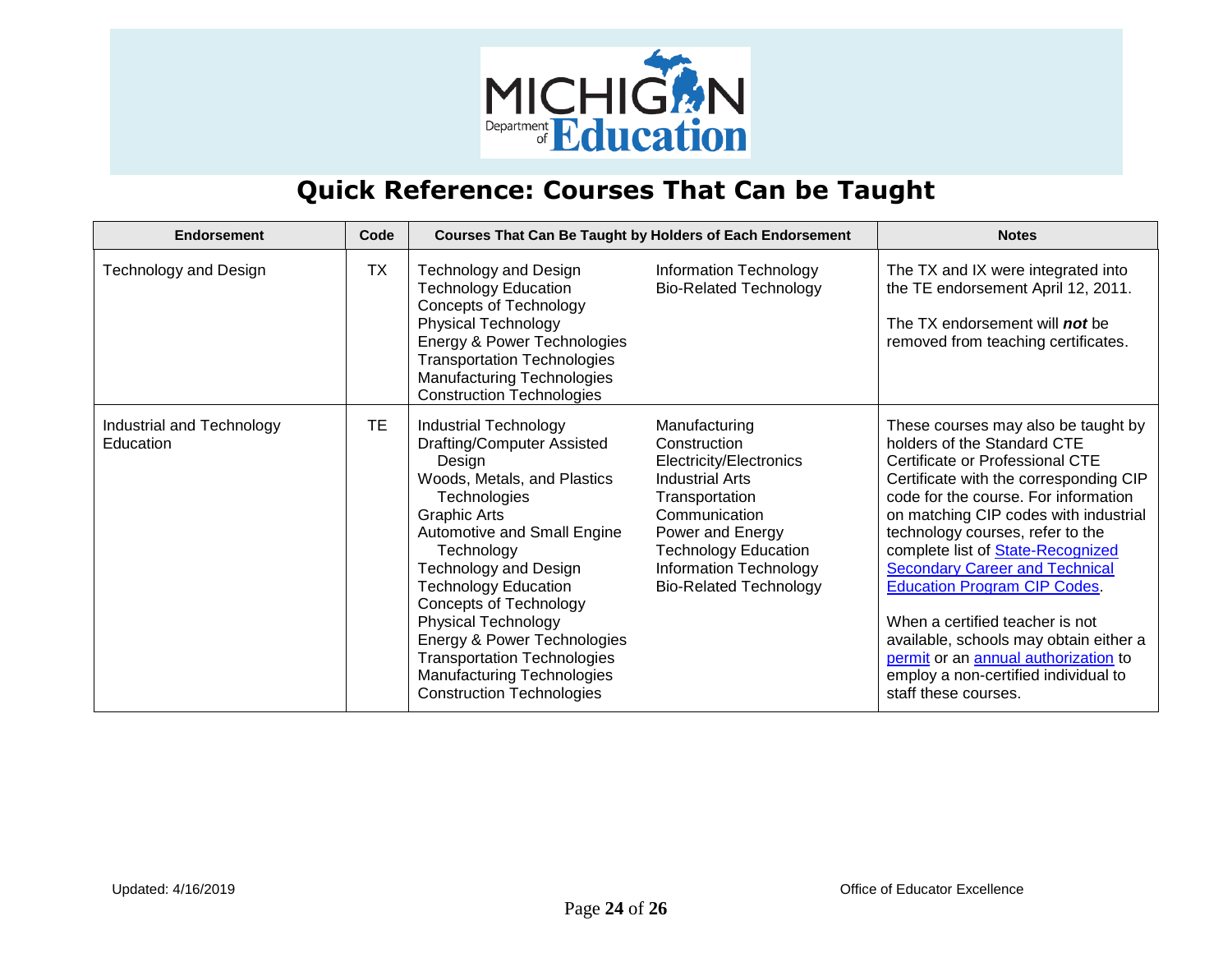

| <b>Endorsement</b>                       | Code  | <b>Courses That Can Be Taught by Holders of Each Endorsement</b>                                                                                                                                                                                                                                                                                                                                                                                                                                                                                                                                                                                                                                                                                                                                                                 | <b>Notes</b>                                                                                                                                                                                                                                                                                                                                                                                                                                                                                                               |
|------------------------------------------|-------|----------------------------------------------------------------------------------------------------------------------------------------------------------------------------------------------------------------------------------------------------------------------------------------------------------------------------------------------------------------------------------------------------------------------------------------------------------------------------------------------------------------------------------------------------------------------------------------------------------------------------------------------------------------------------------------------------------------------------------------------------------------------------------------------------------------------------------|----------------------------------------------------------------------------------------------------------------------------------------------------------------------------------------------------------------------------------------------------------------------------------------------------------------------------------------------------------------------------------------------------------------------------------------------------------------------------------------------------------------------------|
| Career and Technology<br>Education (CTE) | VA-VZ | "V Codes" on Standard, Professional or Advanced Professional<br>Teaching Certificates are indicators that the individual also holds<br>a corresponding Standard, Professional, or Advanced<br>Professional CTE certificate. Teachers with VA through VZ<br>endorsement codes are not authorized to teach in a state<br>approved CTE funded program without a valid Standard CTE or<br>Professional CTE Certificate with the CIP code designated for the<br>program. For proper placement in a CTE course refer to the<br>complete list of State-Recognized Secondary Career and<br><b>Technical Education Program CIP Codes.</b><br>When a certified teacher is not available, schools may obtain<br>either an annual authorization or a Daily Substitute Permit to<br>employ a non-certified individual to staff these courses. | Holders of the Standard CTE<br>Certificate or Professional CTE<br>Certificate with CIP codes may be<br>assigned to teach corresponding<br>courses outside of state approved<br>CTE funded programs as well. For<br>information on matching CIP codes<br>with industrial technology courses that<br>may be offered in general education<br>settings, refer to the complete list of<br><b>State-Recognized Secondary Career</b><br>and Technical Education Program<br><b>CIP Codes.</b>                                      |
| <b>Bilingual</b>                         | YA-YT | Subjects for which the teacher holds specific content<br>endorsement(s) at the level of certification, taught in English and<br>the language of the bilingual endorsement.<br>Native language literacy.<br>ESL courses at the level of certification.<br>Sheltered instruction** in all subjects according to certificate<br>grade level and Michigan Merit Curriculum credit in areas of<br>specialty endorsement (e.g., courses for social studies credit<br>would be taught by a teacher endorsed in both social studies and<br>bilingual).                                                                                                                                                                                                                                                                                   | **Sheltered instruction, where<br>teachers use specific strategies to<br>teach a specific content area (e.g.,<br>social studies or math) in ways<br>comprehensible to the students while<br>promoting their English language<br>development.<br>The YL Bilingual Other endorsement<br>was discontinued beginning the 2017-<br>2018 school year. The YL<br>endorsement will not be removed<br>from teaching certificates and<br>teachers with the YL can still be<br>assigned to teach the bilingual<br>language indicated. |